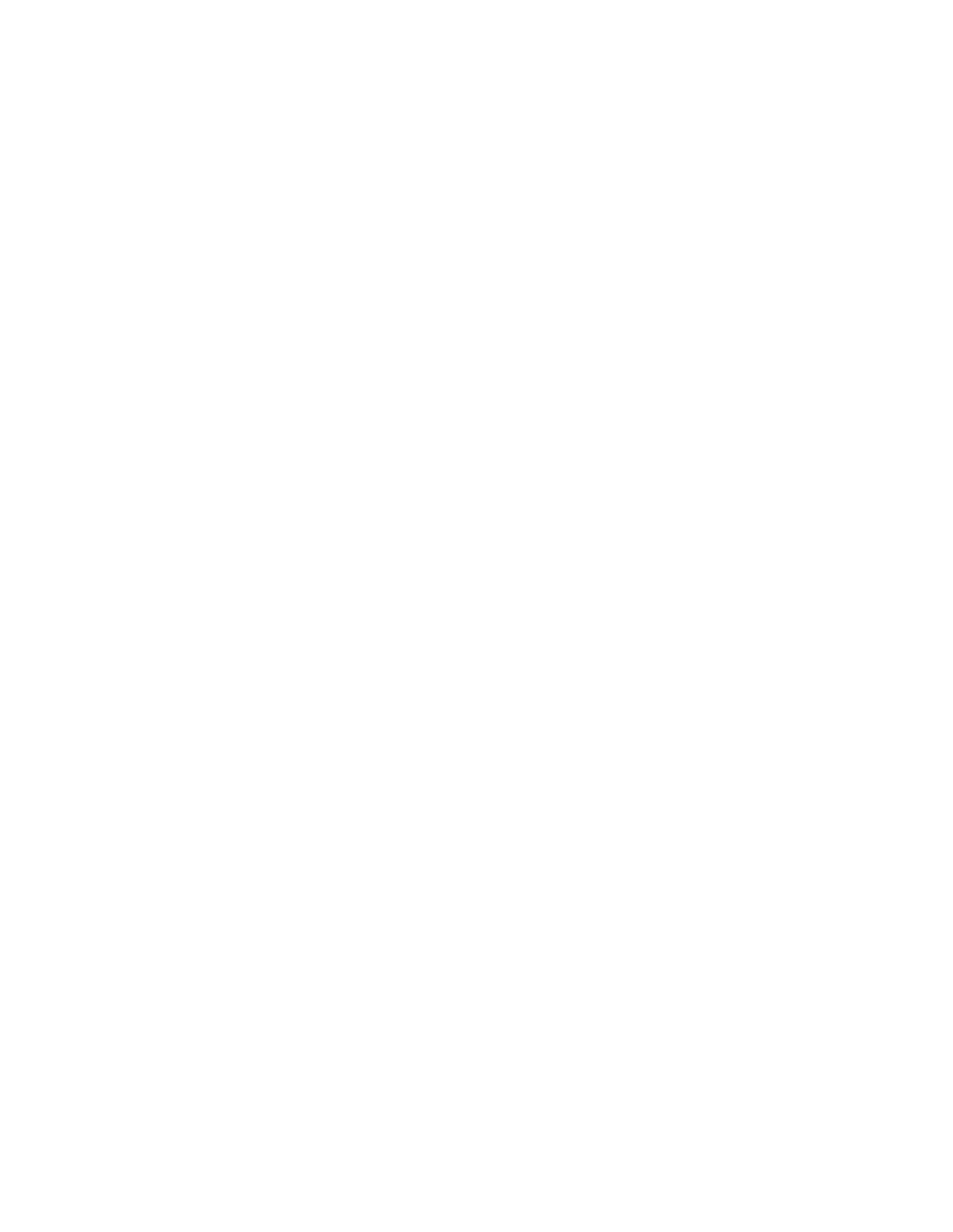# **Siemens Healthineers**

# **Dimension Systems Routine Operations**

# **Virtual Training Workbook**

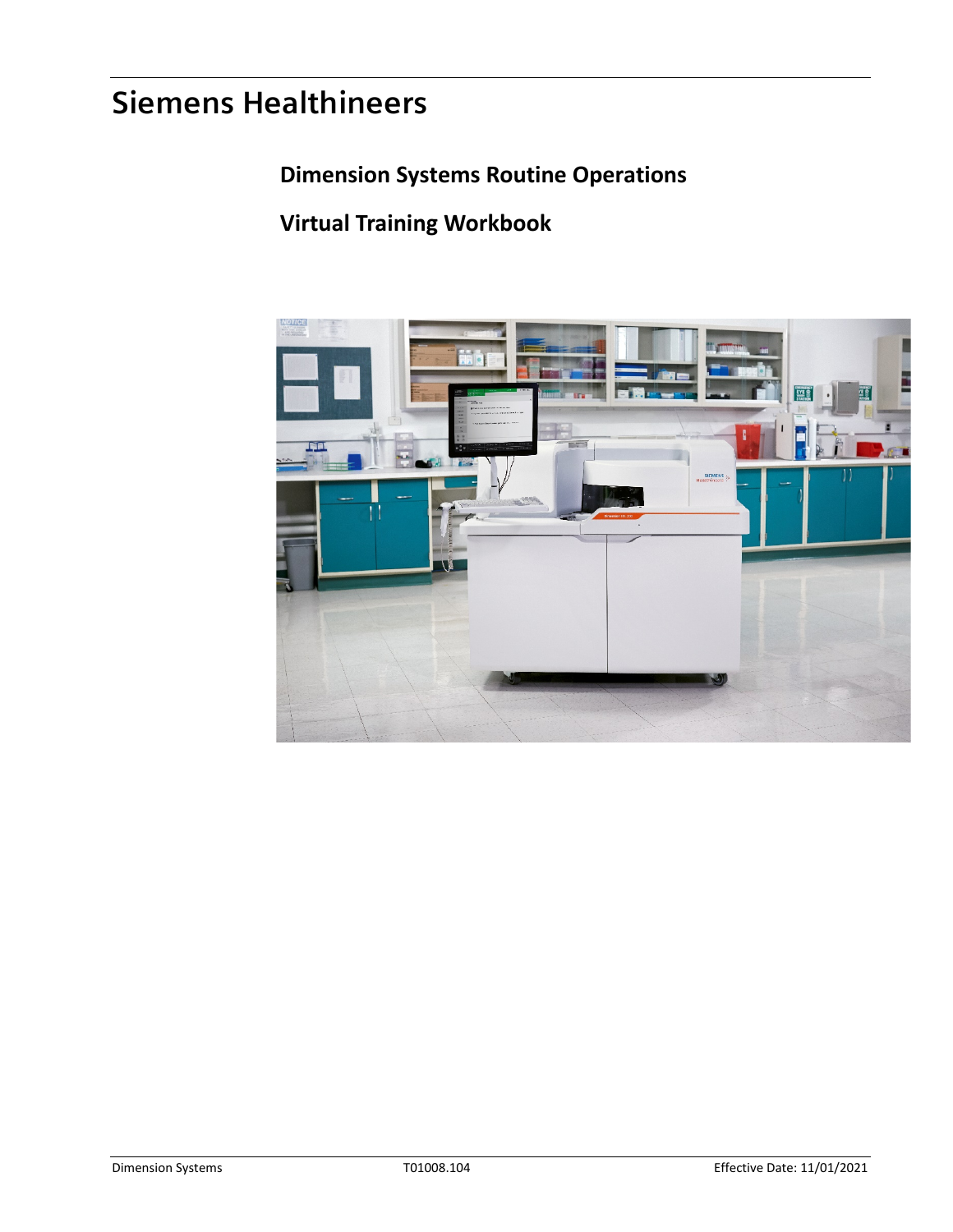©2021 Siemens Healthineers. All rights reserved.

This manual, and the software described in this manual, are copyrighted. No part of this may be copied, reproduced, translated or reduced to any electronic medium or machinereadable form without the prior written consent of Siemens Healthineers.

Dimension, EXL, Flex, LOCI, QCC PowerPak, and QuikLYTE are trademarks of Siemens Healthineers.

All other trademarks are the property of their respective owners.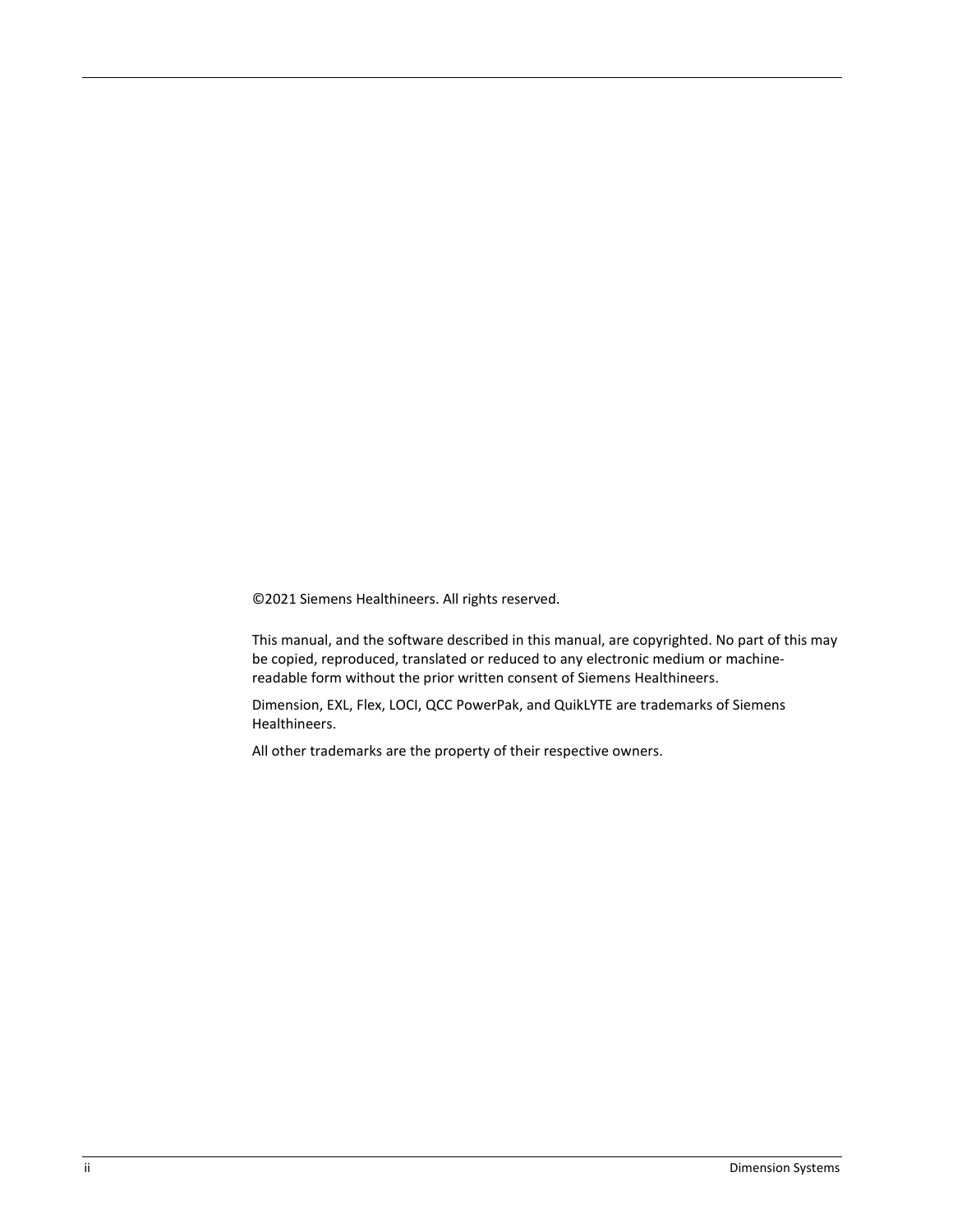## **Table of Contents**

- **1: Welcome**
- **2: System Overview**
- **3: Daily Maintenance**
- **4: QC Processing**
- **5: Sample Processing**
- **6: Test Report Messages**
- **7: Calibration**
- **8: Replacing Consumables**
- **9: Weekly & Monthly Maintenance**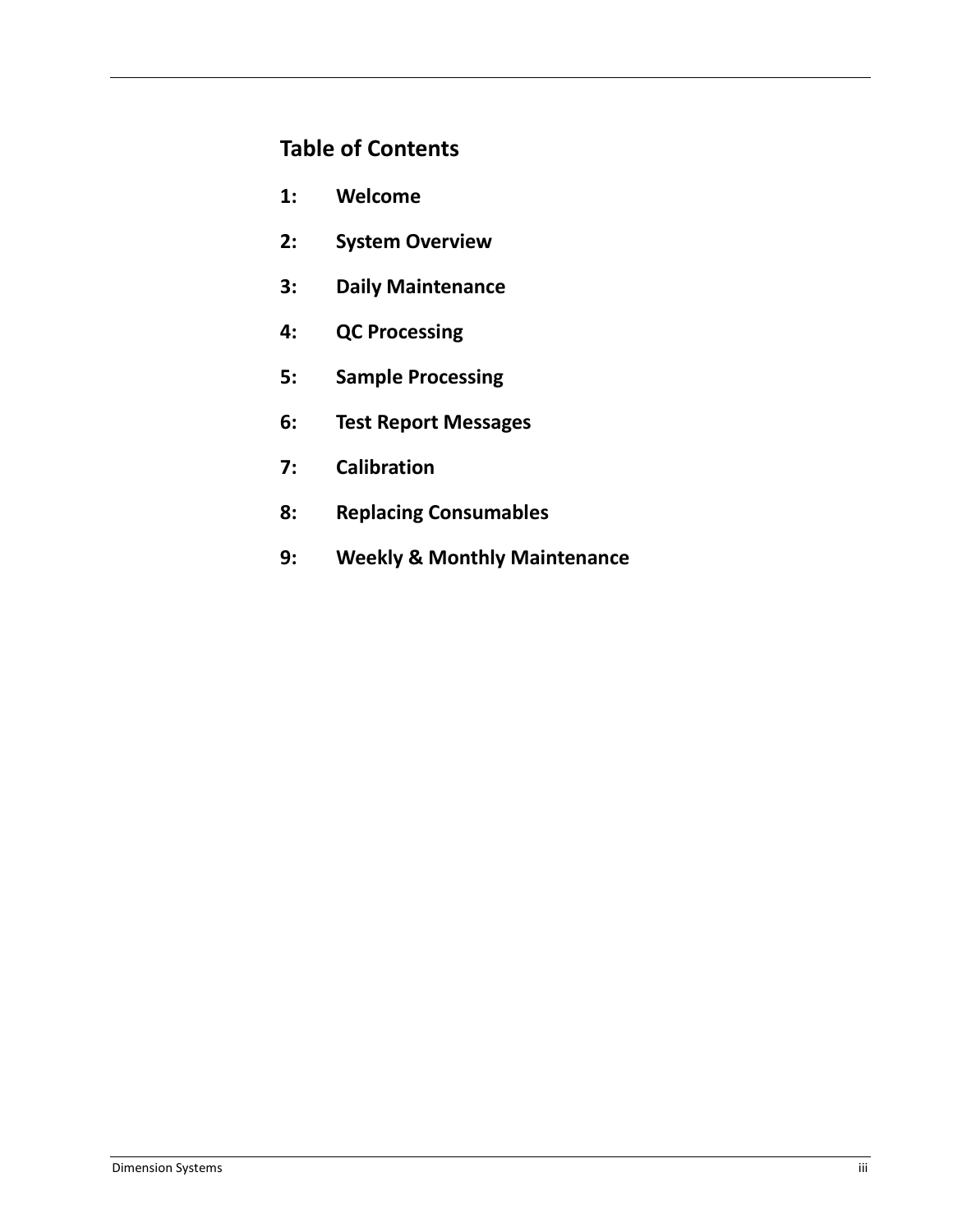# **1 Welcome**

## **Welcome to Training**

Siemens Healthineers would like to welcome you to the Virtual Training on the Dimension Systems.

This course is designed to enhance the skills needed to operate and properly maintain the Dimension Systems.

Our staff welcomes the opportunity to present this training program to you.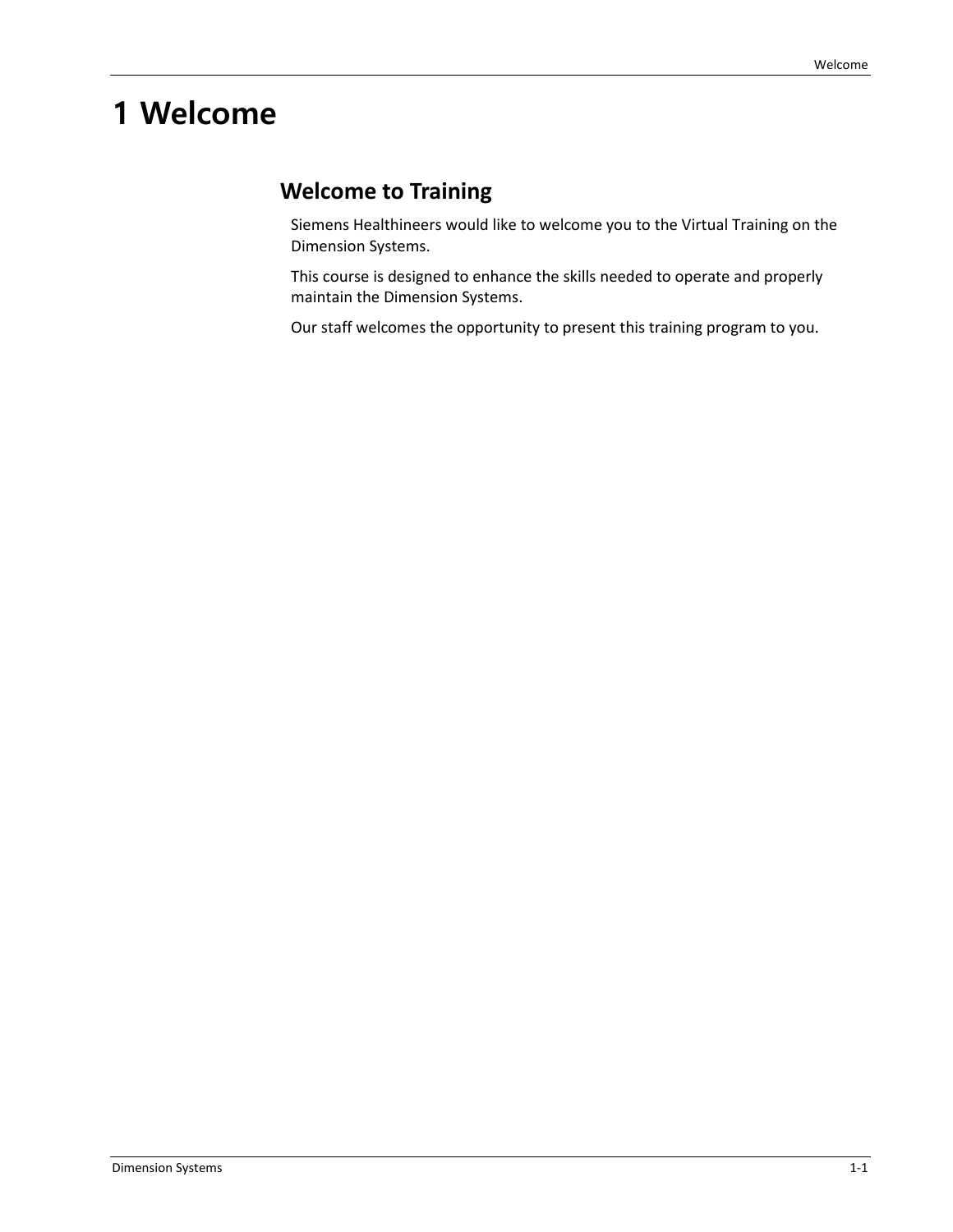## **Safety Information**

While you are participating in this virtual training, please follow safety practices as outlined by your facility which may include the following:

- In the event of a **fire alarm**, **Stop work immediately and leave the building** through the nearest exit.
- Eating and drinking are **not allowed** in the instrument area of the classroom.
- You must wear laboratory coats and gloves which are provided. Do not wear these garments outside the laboratory
- Use **safety glasses** when operating the instrument or preparing samples.
- Dispose of waste materials appropriately:
	- o **Biohazard Waste:** Wastebaskets with **red** plastic liners
	- o **Paper Waste:** Wastebaskets with **clear** plastic liners
	- o Use sharps containers for the disposal of glass or sharp objects.
- Wash your hands before leaving the classroom and after removing your gloves.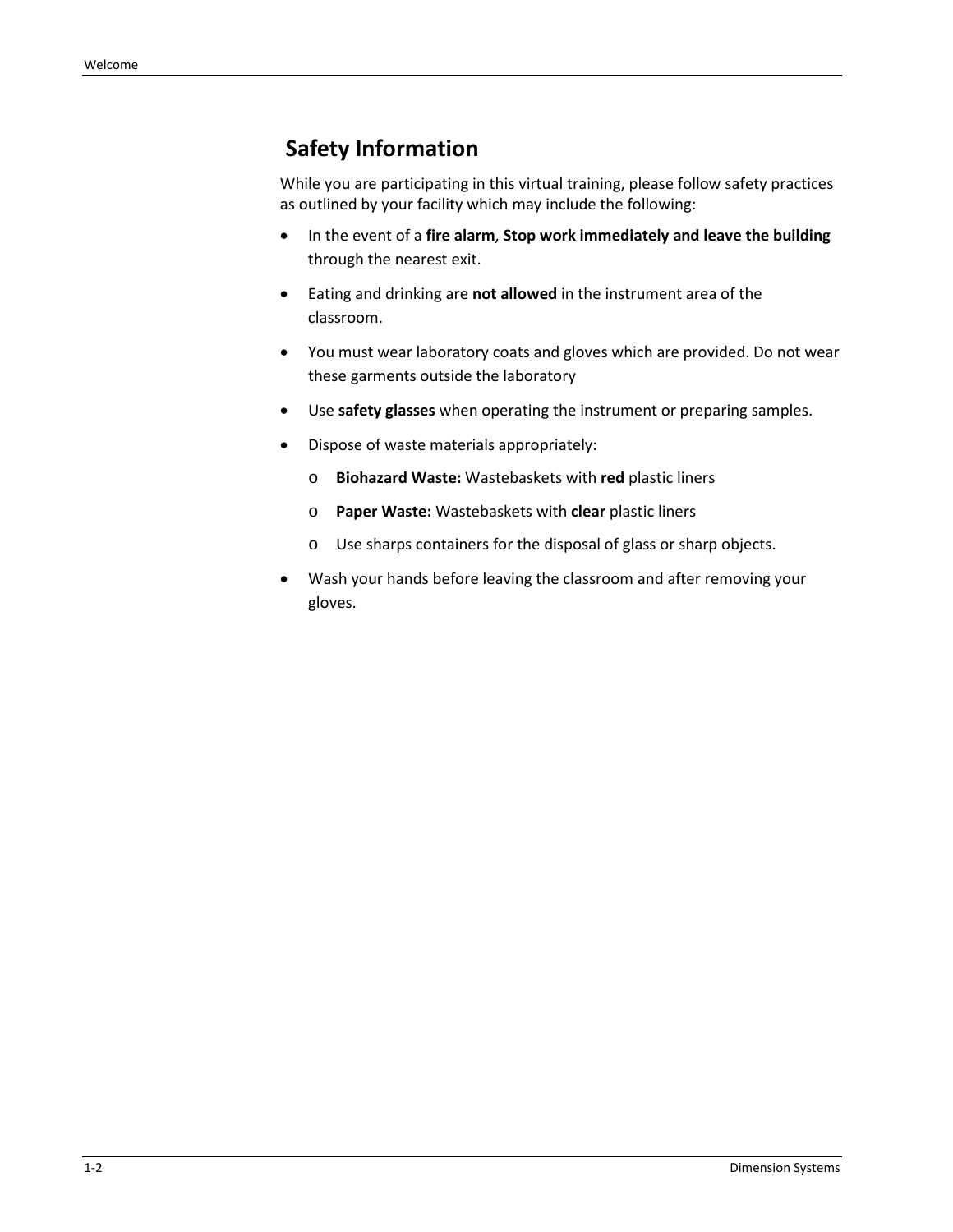## **Course Objectives**

Upon completion of this course, you will be able to:

- Identify system hardware components and software functions.
- Perform daily maintenance.
- Process QC.
- Process samples.
- Review test report messages.
- Perform calibrations and review results
- Demonstrate replacement of consumables.
- Perform weekly and monthly maintenance.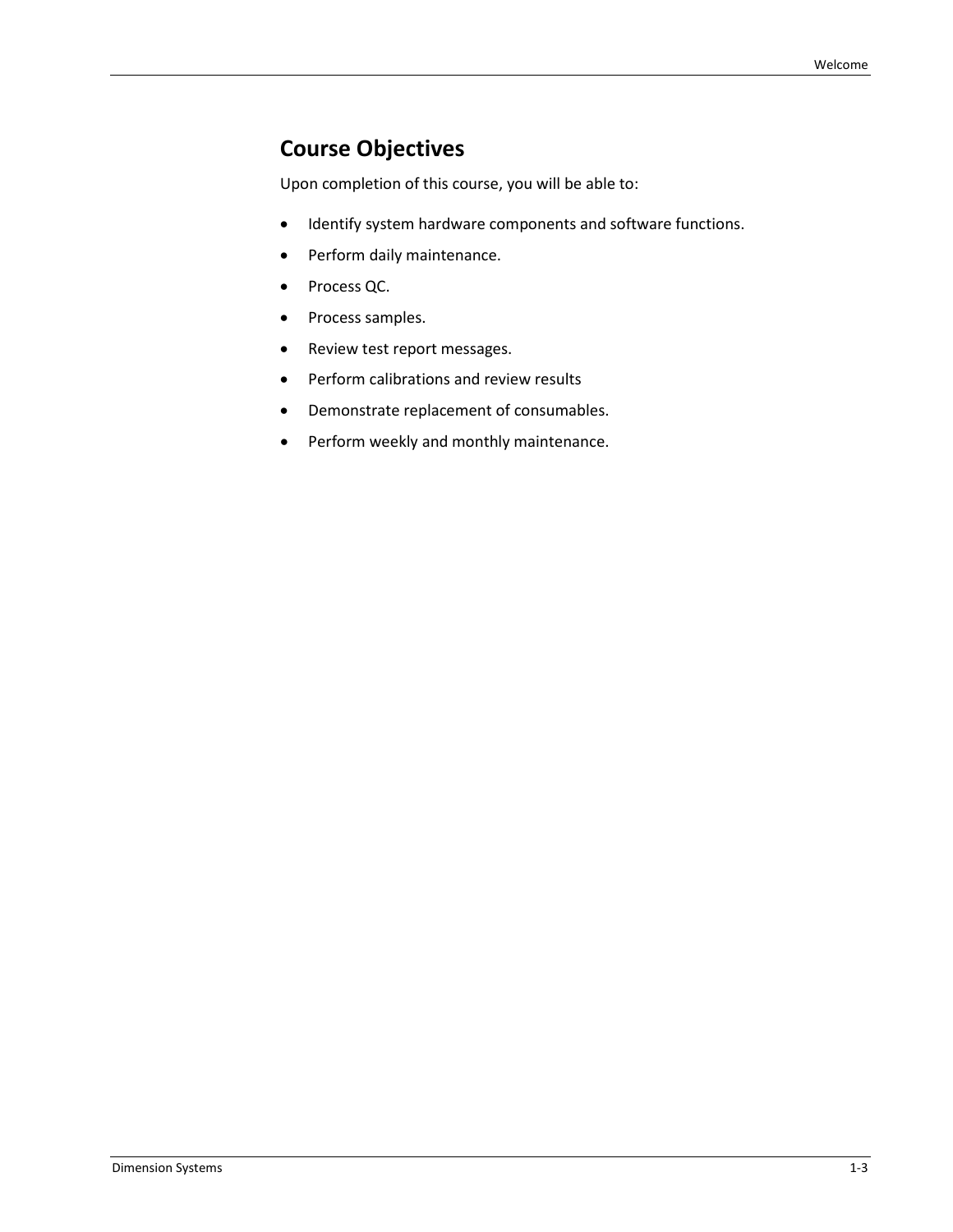# **Training Agenda**

| <b>Morning</b>              |       | <b>Afternoon</b>             |
|-----------------------------|-------|------------------------------|
| Welcome                     |       |                              |
| <b>System Overview</b>      |       | Calibration                  |
| Daily Maintenance           | Lunch | <b>Replacing Consumables</b> |
| <b>QC Processing</b>        |       | <b>Weekly Maintenance</b>    |
| <b>Sample Processing</b>    |       | <b>Monthly Maintenance</b>   |
| <b>Test Report Messages</b> |       |                              |
|                             |       |                              |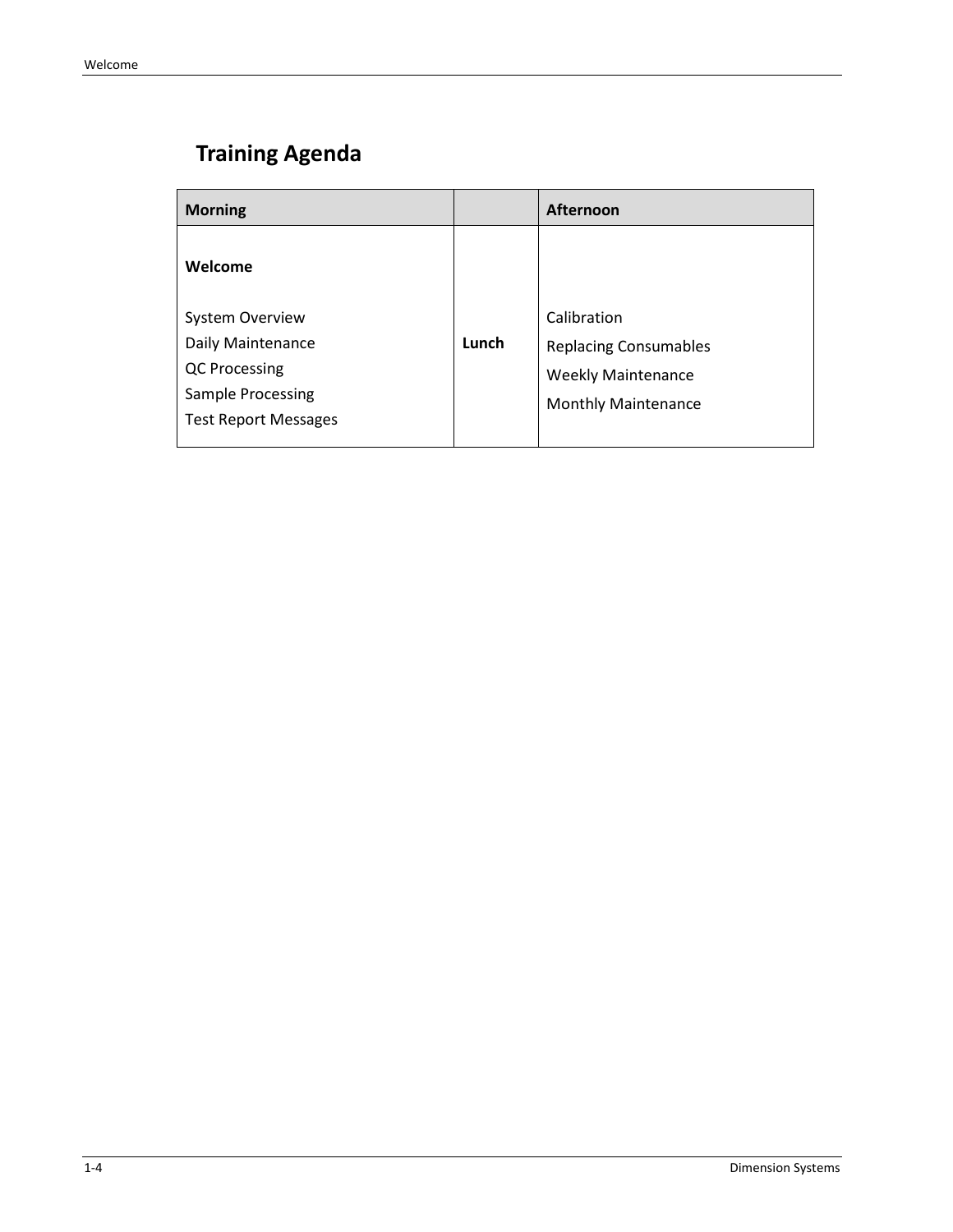## **Dimension® Systems Routine Virtual Training Course Validation Checklist**

The participant places a checkmark beside the competency when it is completed. When all competencies are checked, the instructor and participant sign and date below as record of completion.

| <b>Topics</b>                               | <b>Competencies</b>                                    | <b>Completed</b> |
|---------------------------------------------|--------------------------------------------------------|------------------|
| <b>System Overview</b>                      | Identify major hardware components                     |                  |
|                                             | Identify the main software functions and navigation    |                  |
| <b>Daily Maintenance</b>                    | Review a system check                                  |                  |
|                                             | Perform daily maintenance                              |                  |
|                                             | Document daily maintenance                             |                  |
| <b>QC Processing</b>                        | Identify the adapter needed for each tube type         |                  |
|                                             | Process daily QC                                       |                  |
|                                             | Navigate software to view processing time              |                  |
| <b>Test Report Messages</b>                 | Identify and interpret test report messages            |                  |
| Calibration                                 | Use package inserts to scan in calibrator values       |                  |
|                                             | Perform calibrations                                   |                  |
|                                             | Review calibration results                             |                  |
| <b>Replacing Consumables</b>                | Change cuvette diaphragm                               |                  |
|                                             | Change cuvette film                                    |                  |
|                                             | Change HM and IMT Consumables                          |                  |
| <b>Weekly/Monthly</b><br><b>Maintenance</b> | Perform and document weekly and monthly<br>maintenance |                  |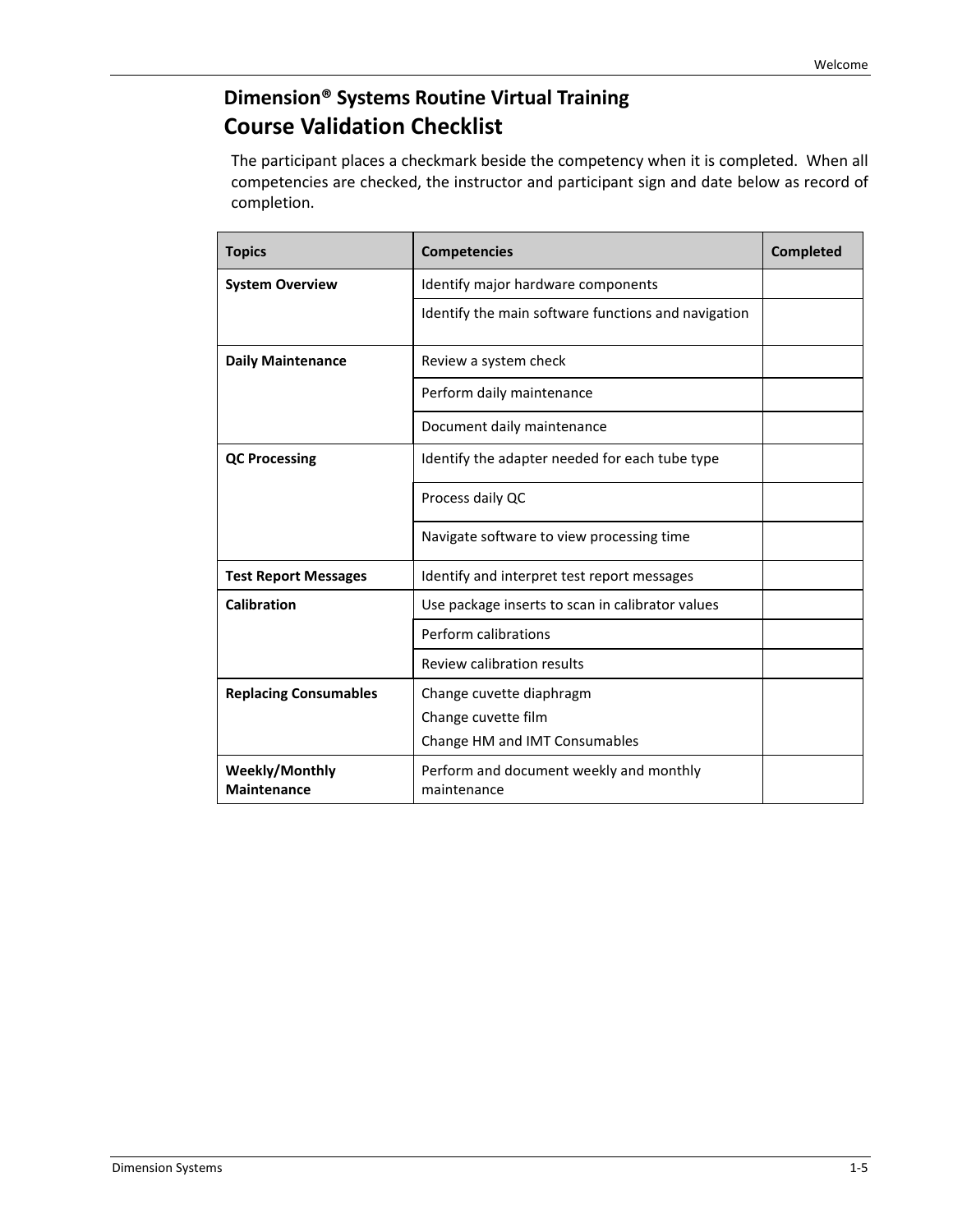| Instructor:  |  |
|--------------|--|
| Participant: |  |
| <b>Date:</b> |  |

What was most helpful to you during this program?

How can we improve this program to make it more meaningful to you?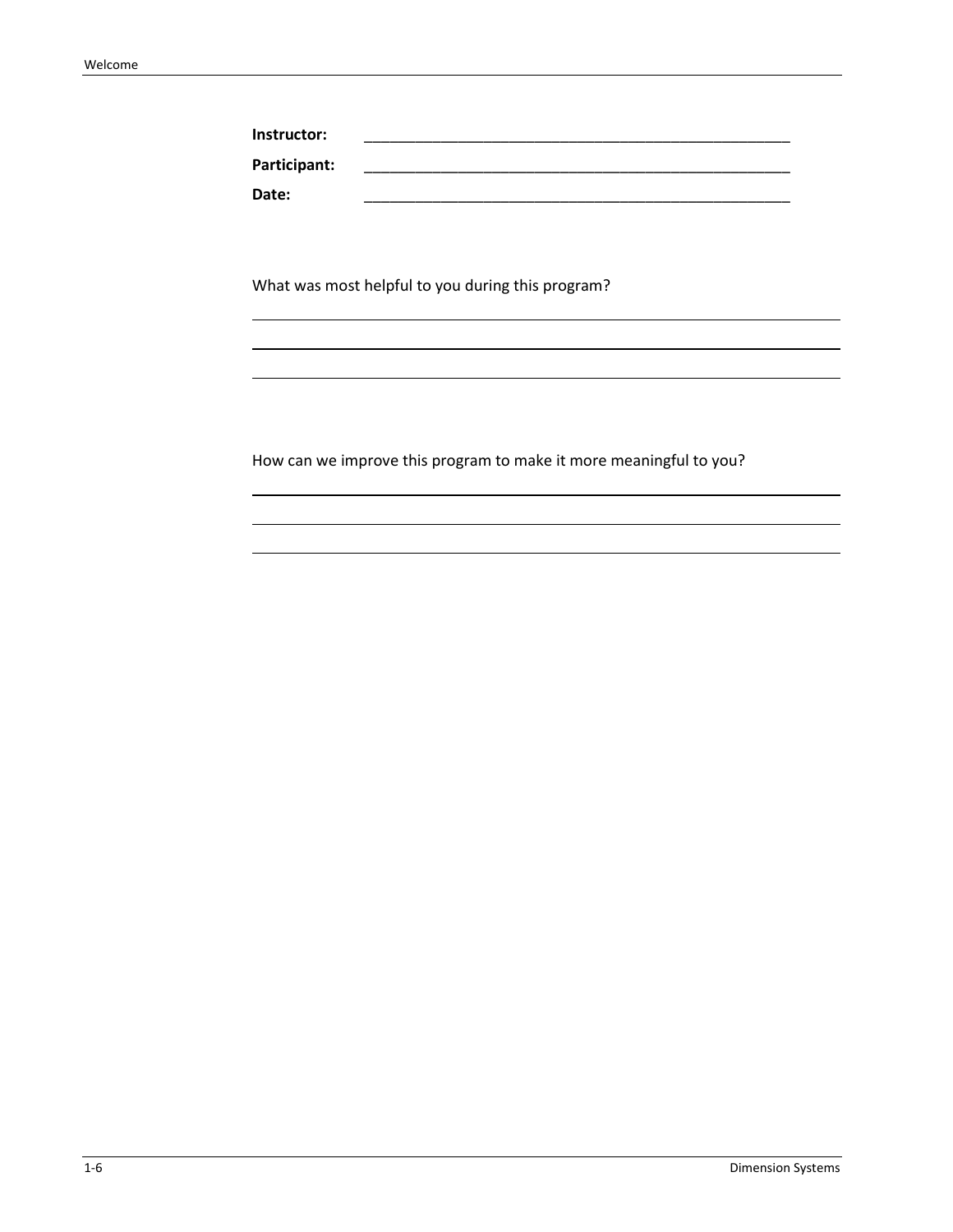# **2 System Overview**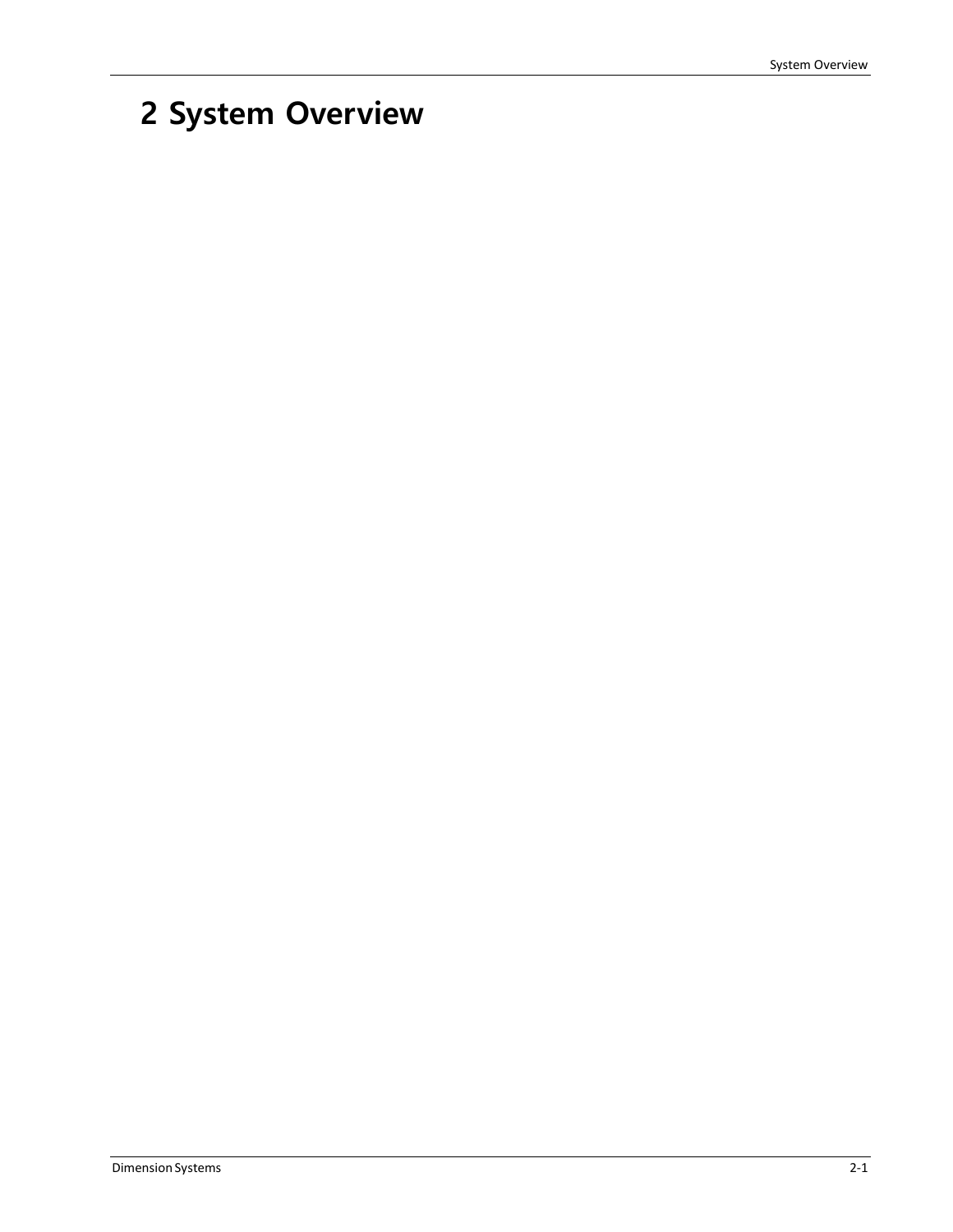## **System Overview**

#### **Resources**

- *Dimension® EXL™ Systems Resource Guide*
- *Dimension® EXL™200 / Dimension® EXL™ with LM Operator's Guide*

## **Objectives**

Upon completion of this exercise, you will be able to:

- Identify the hardware components.
- Identify and navigate software functions.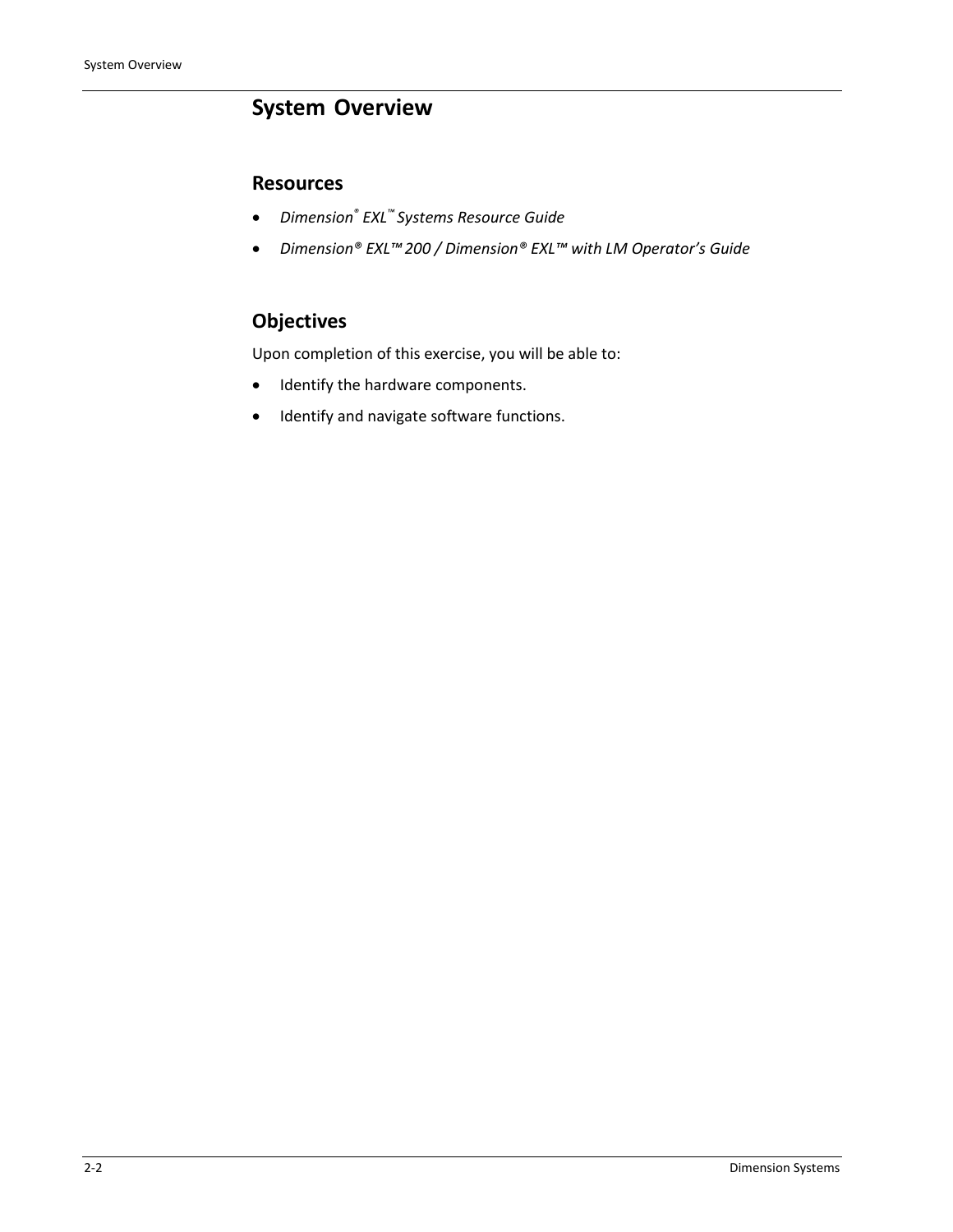## **Exercise**

### **Hardware Overview**

| Component                                 | <b>Notes</b> |
|-------------------------------------------|--------------|
| IMT: Integrated<br>Multisensor Technology |              |
| Sample area                               |              |
| HM: Heterogeneous<br>Module               |              |
| LOCI                                      |              |
| Reagent area                              |              |
| <b>Electrical Cabinet</b>                 |              |
| Pump Panel                                |              |
| Cuvette Waste                             |              |
| RMS: Reagent<br>Management System         |              |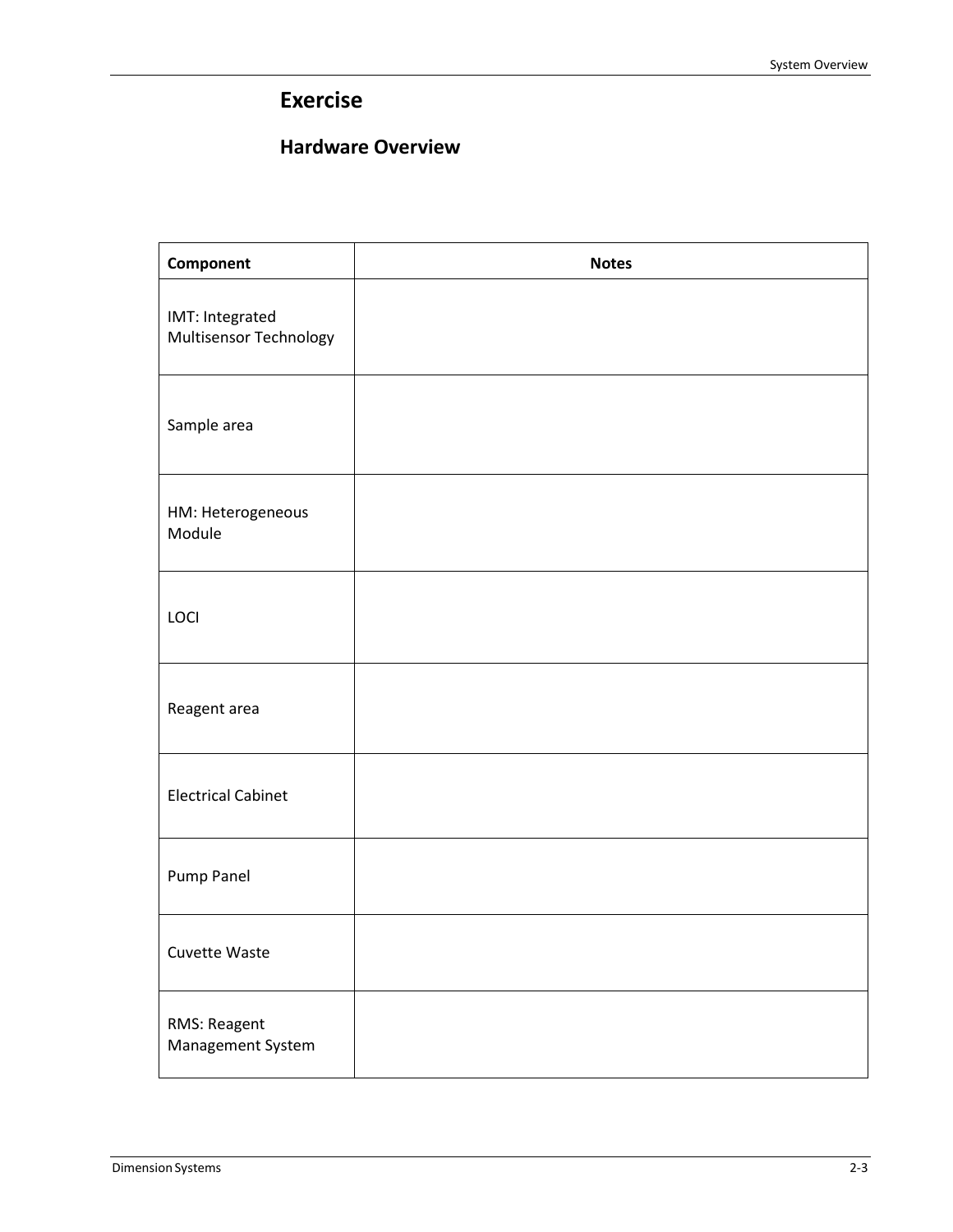### **Software Overview**

Log in to simulator using labmanager, discuss the function of the following software keys

| <b>General Navigation</b> | <b>Notes</b> |
|---------------------------|--------------|
| <b>Function Keys</b>      |              |
| Backing up one screen     |              |
| <b>Operating Menu</b>     |              |
| <b>Help Options</b>       | <b>Notes</b> |
| Help                      |              |
| Control Help              |              |
| Alt Help                  |              |
| Shift Help                |              |
| <b>Additional Keys</b>    | <b>Notes</b> |
| Alert Keys                |              |
| <b>Test Keys</b>          |              |
| With Shift                |              |
| With Control              |              |
| With Alt                  |              |
| <b>Action Keys</b>        |              |
| Stop                      |              |
| Pause                     |              |
| Reset                     |              |
| Run                       |              |
| <b>Status Fields</b>      |              |
| Segment status boxes      |              |
|                           |              |
| Instrument status boxes   |              |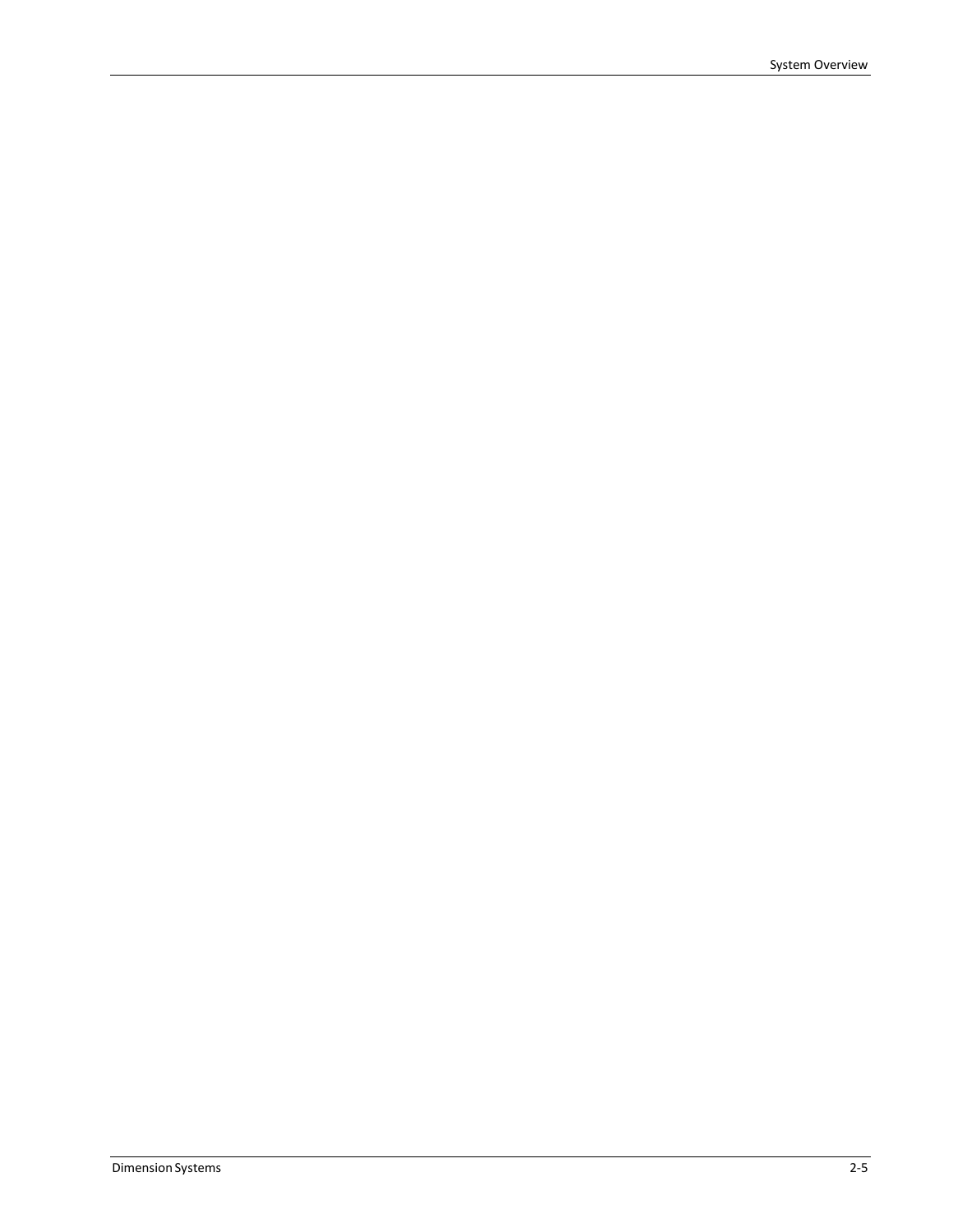# **3 Daily Maintenance**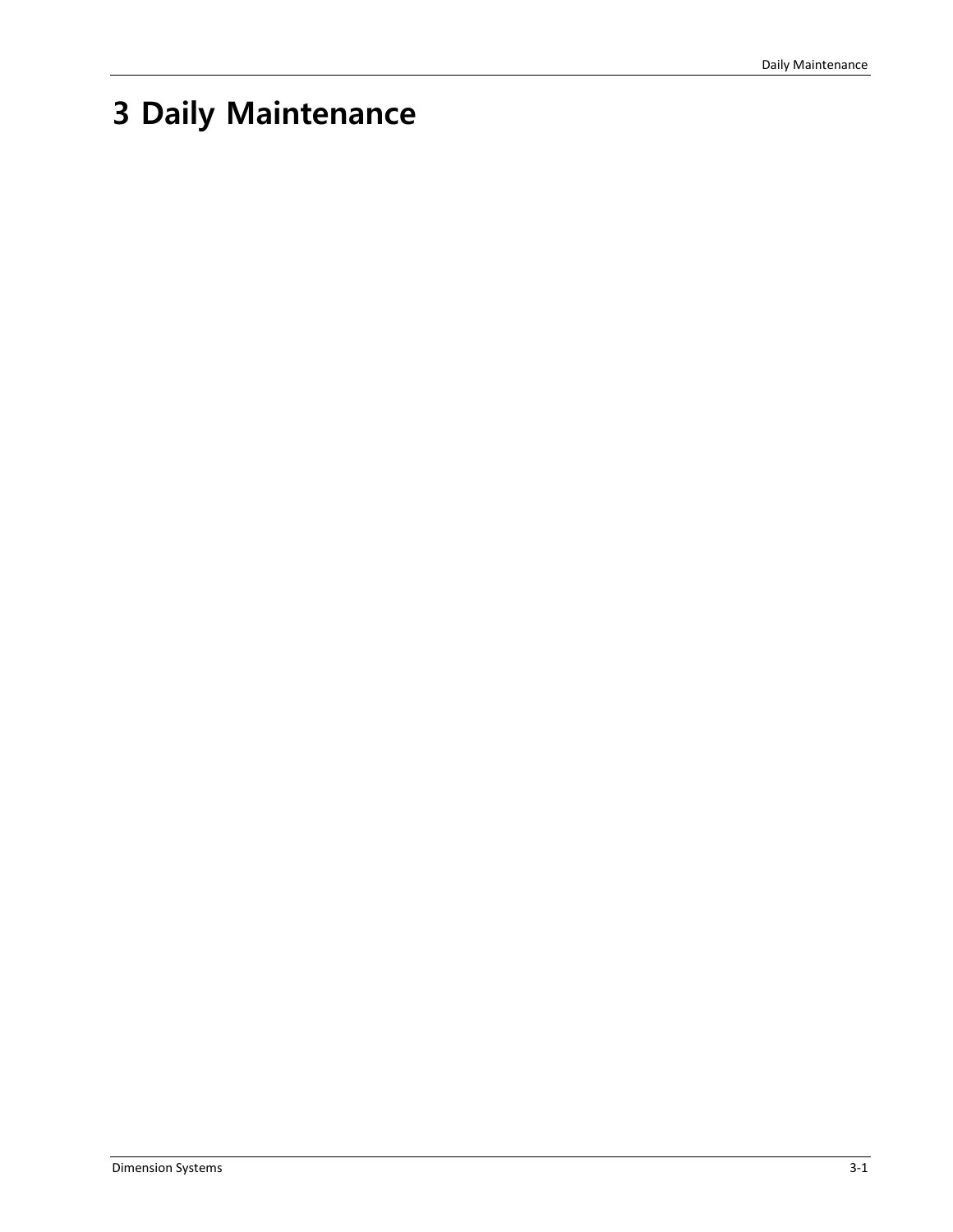# **Daily Maintenance**

### **Resources**

- *Dimension® EXL™ Systems Resource Guide*
- *Dimension® EXL™200 / Dimension® EXL™ with LM Operator's Guide*

## **Objectives**

Upon completion of this exercise, you will be able to:

- Review a system check.
- Perform daily maintenance.
- Document daily maintenance.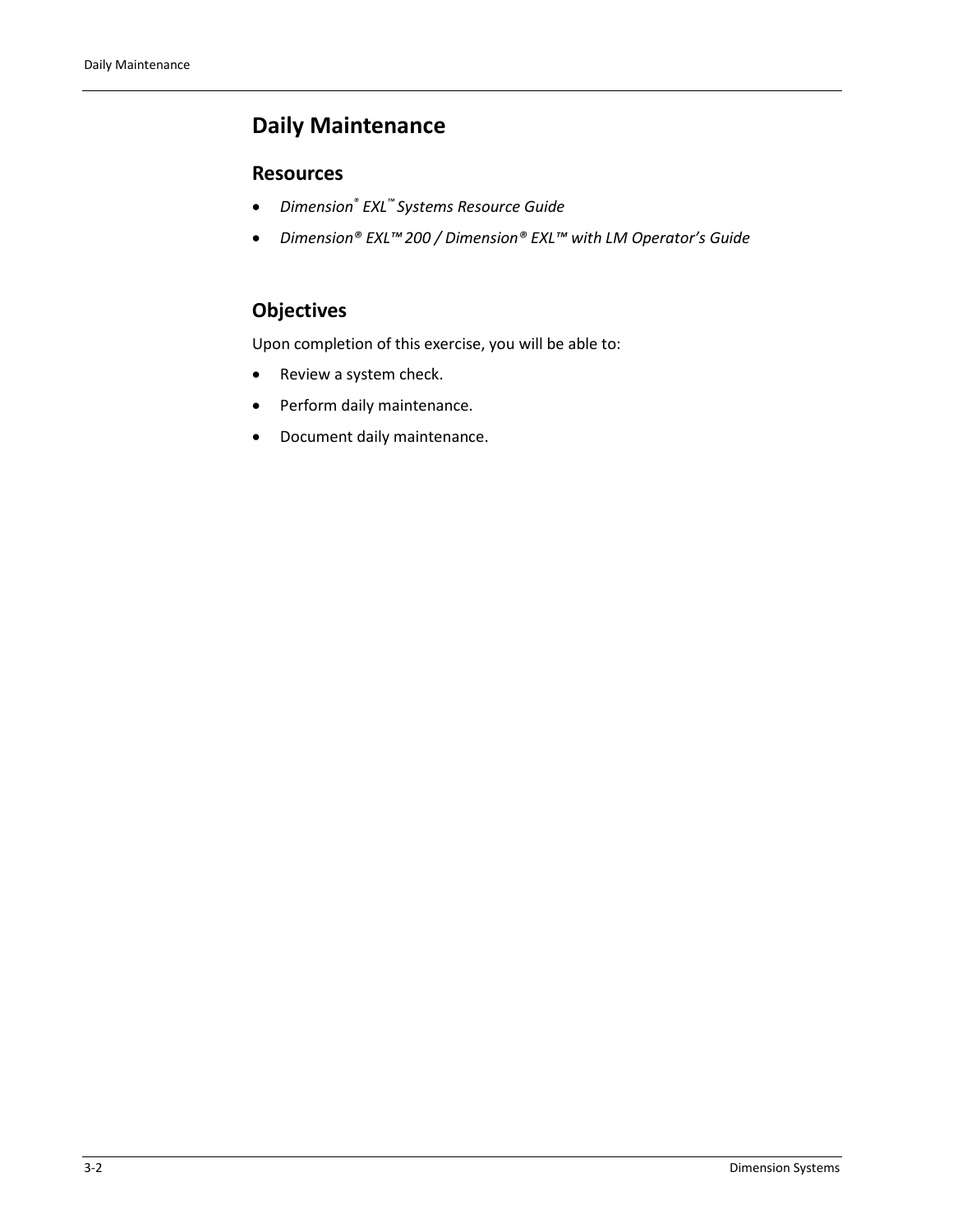### **Exercise**

- 1. Sign into the software using the following Operator ID and password.
	- Operator ID: **labmanager:** 
		- o **LAB SPECIFIC** in the Operator ID field
	- Password: Specific to your lab
- 2. Review the System Check printout.

How do you know if your System Check passes?

- 3. Perform the daily maintenance tasks.
	- a. What did you clean the sample area with?
	- b. What waste is emptied as part of daily maintenance?

\_\_\_\_\_\_\_\_\_\_\_\_\_\_\_\_\_\_\_\_\_\_\_\_\_\_\_\_\_\_\_\_\_\_\_\_\_\_\_\_\_\_\_\_\_\_\_\_\_\_\_\_\_\_\_

\_\_\_\_\_\_\_\_\_\_\_\_\_\_\_\_\_\_\_\_\_\_\_\_\_\_\_\_\_\_\_\_\_\_\_\_\_\_\_\_\_\_\_\_\_\_\_\_\_\_\_\_\_\_\_\_\_

4. Document the daily maintenance.

### **Notes**

The top of the System Check printout will list the status as "PASS," when the System Check passes, and "FAIL," when the System Check fails. Any component that failed will be back lit on the printout.

Clean the sample area and bulk loader (RMS only), with a cloth dampened with deionized water.

If any additional maintenance is due, the software will prompt you with additional function keys listed in the Daily Maintenance Routines screen. F2: Check Counts, F3: Chk HM Counts, and F4: Chk RMS Cnts (RMS only) will display the corresponding System Counters screen.

Documenting "cuvette waste emptied," in the instrument software is necessary for date and time stamping the daily maintenance electronically each day.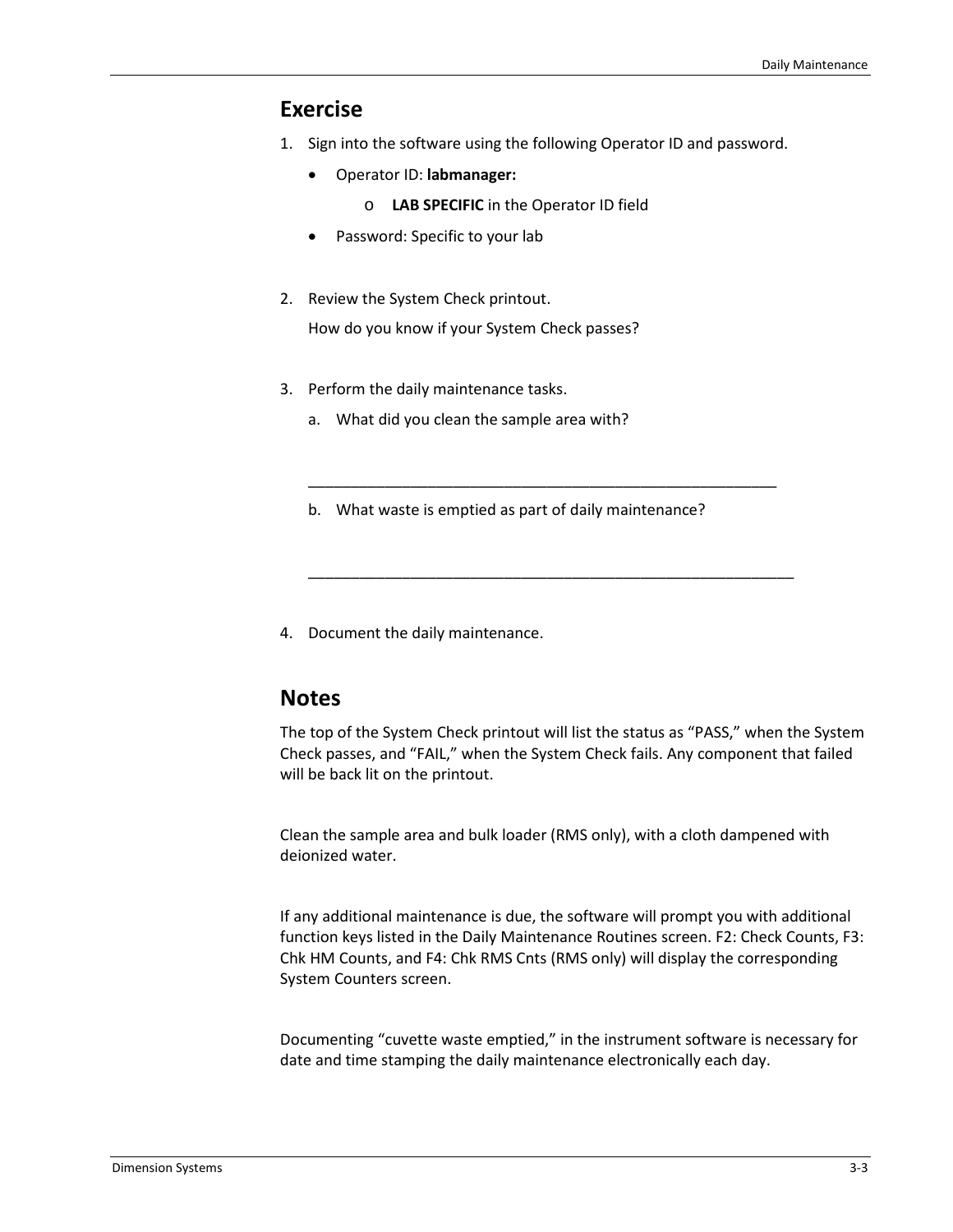# **4 QC Processing**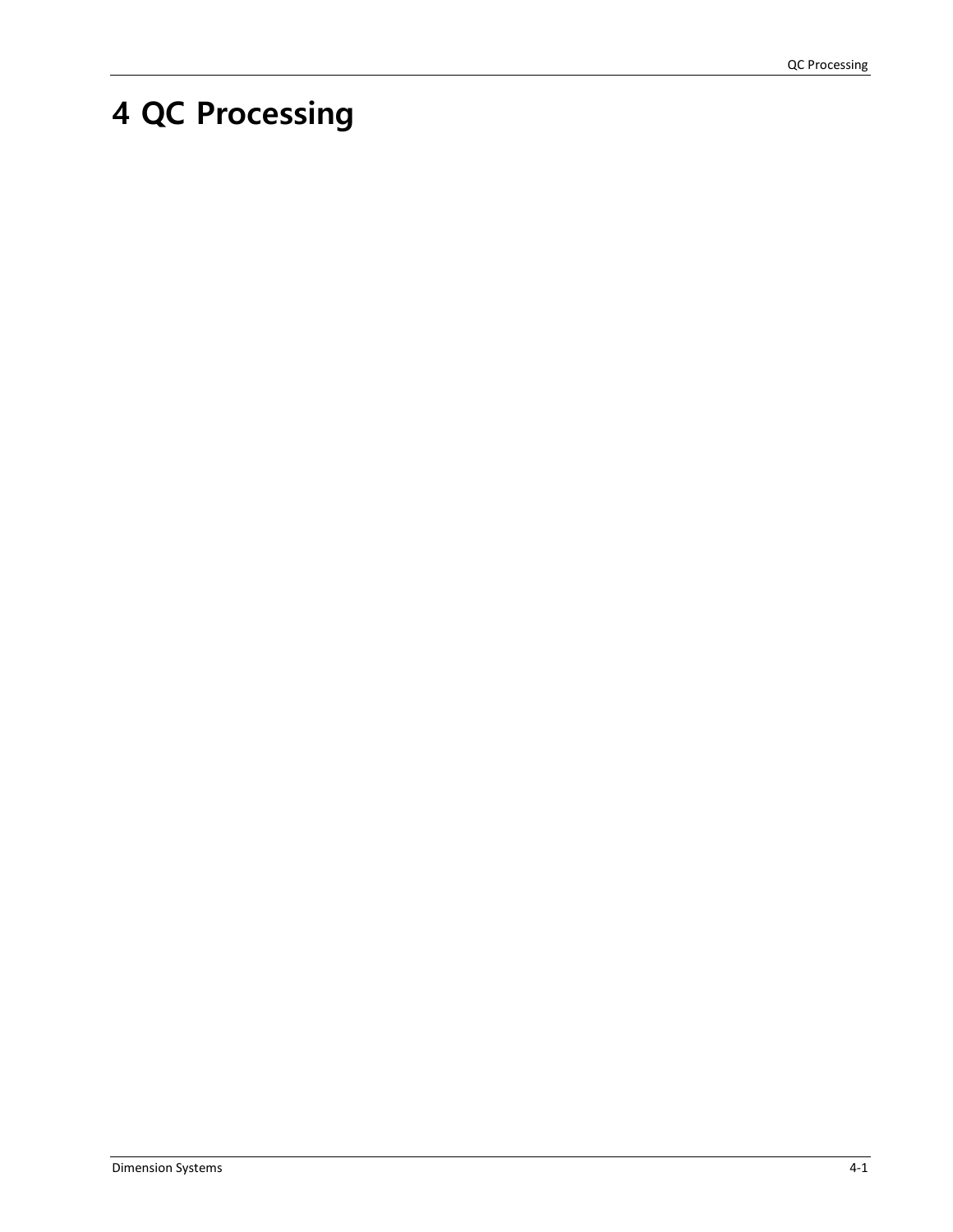# **QC Processing**

#### **Resources**

- *Dimension® EXL™ Systems Resource Guide*
- *Dimension® EXL™200 / Dimension® EXL™ with LM Operator's Guide*

## **Objectives**

Upon completion of this exercise, you will be able to:

- Identify the adapter needed for each tube type.
- Process daily barcoded QC.
- Process manually ordered QC.
- Review QC results printout.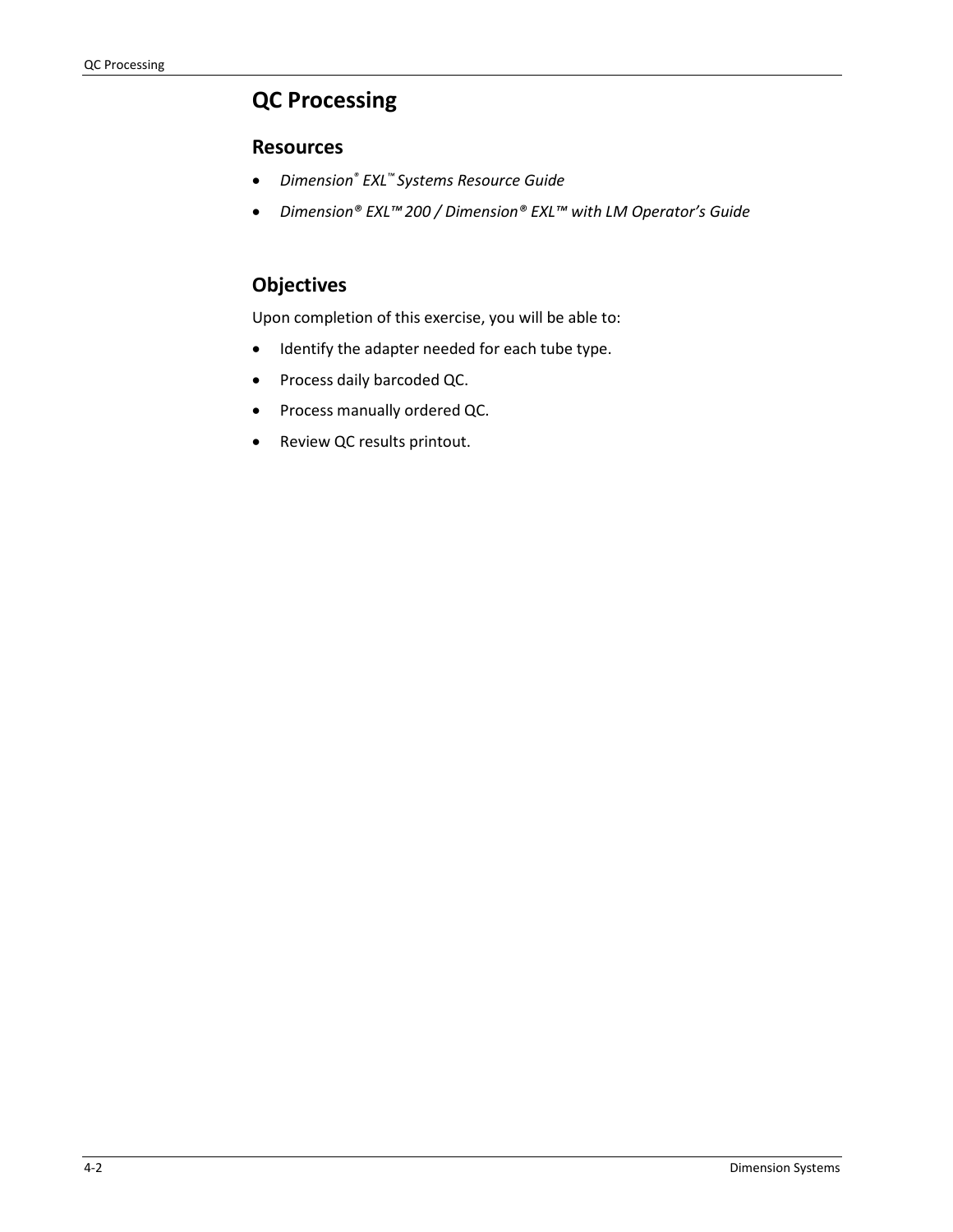## **Exercise**

- 1. Process daily barcoded QC.
- 2. Manually program and process QC in sample cups.

\_\_\_\_\_\_\_\_\_\_\_\_\_\_\_\_\_\_\_\_\_\_\_\_\_\_\_\_\_\_\_\_\_

- 3. Navigate software to view processing time.
- 4. Review the QC results printout.

### **Review**

What does a yellow QC alert indicate?

### **Notes**

A segment not completely seated on the sample wheel could result in the error message "sample carousel mis-positioned."

When manually processing QC, ensure the priority and fluid are correct. Priority and fluid type will store QC results in different QC files.

Sample cups must be placed in a segment position with a teal or beige adapter.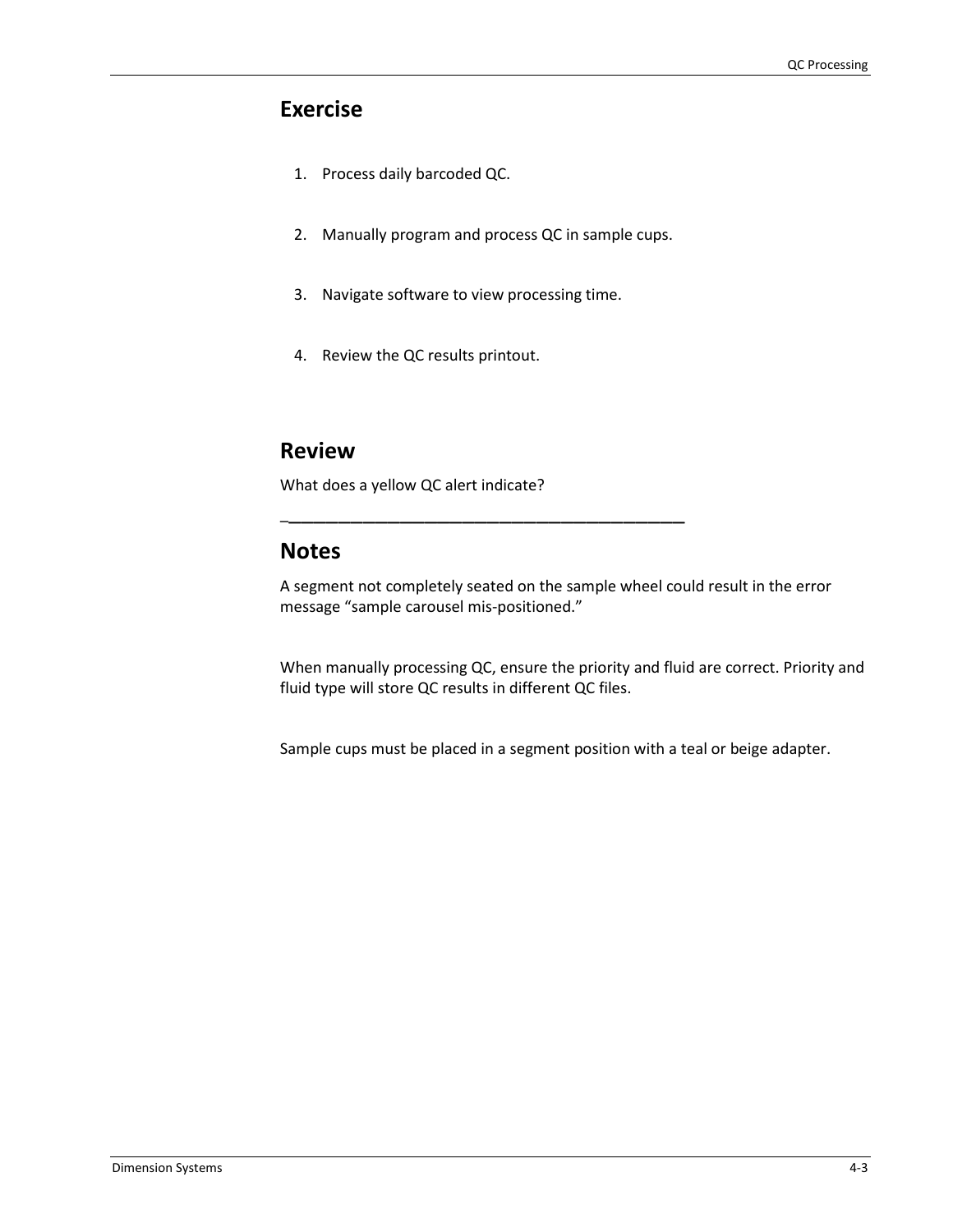# **5 Sample Processing**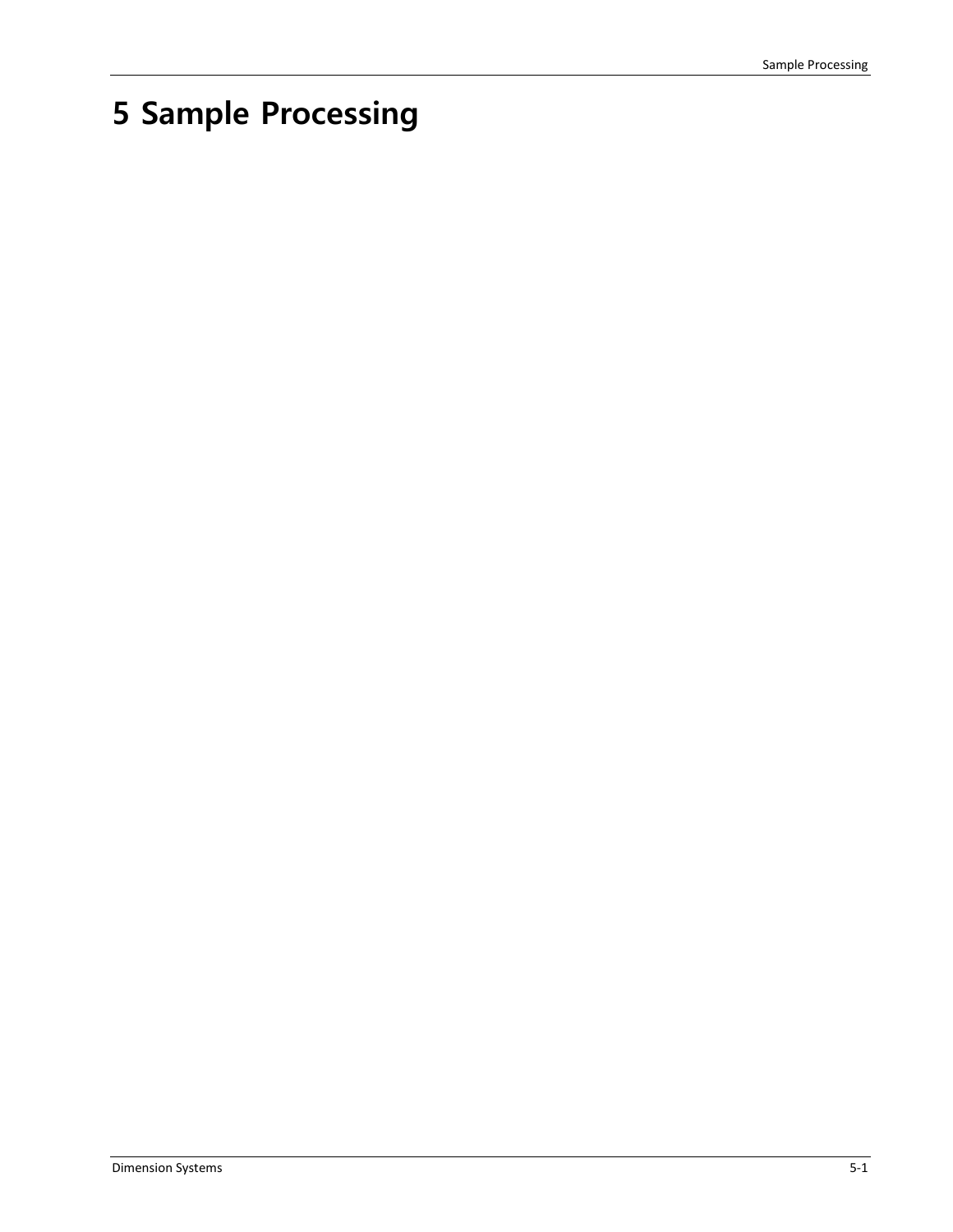## **Sample Processing**

#### **Resources**

- *Dimension® EXL™ Systems Resource Guide*
- *Dimension® EXL™200 / Dimension® EXL™ with LM Operator's Guide*

### **Objectives**

Upon completion of this exercise, you will be able to:

- Use segment status screen to delete segments.
- Evaluate sample heights and use correct tube adapters.
- Process samples.
- Navigate software to view completion time.
- Identify STAT and Sample Alerts.
- Review test result printouts.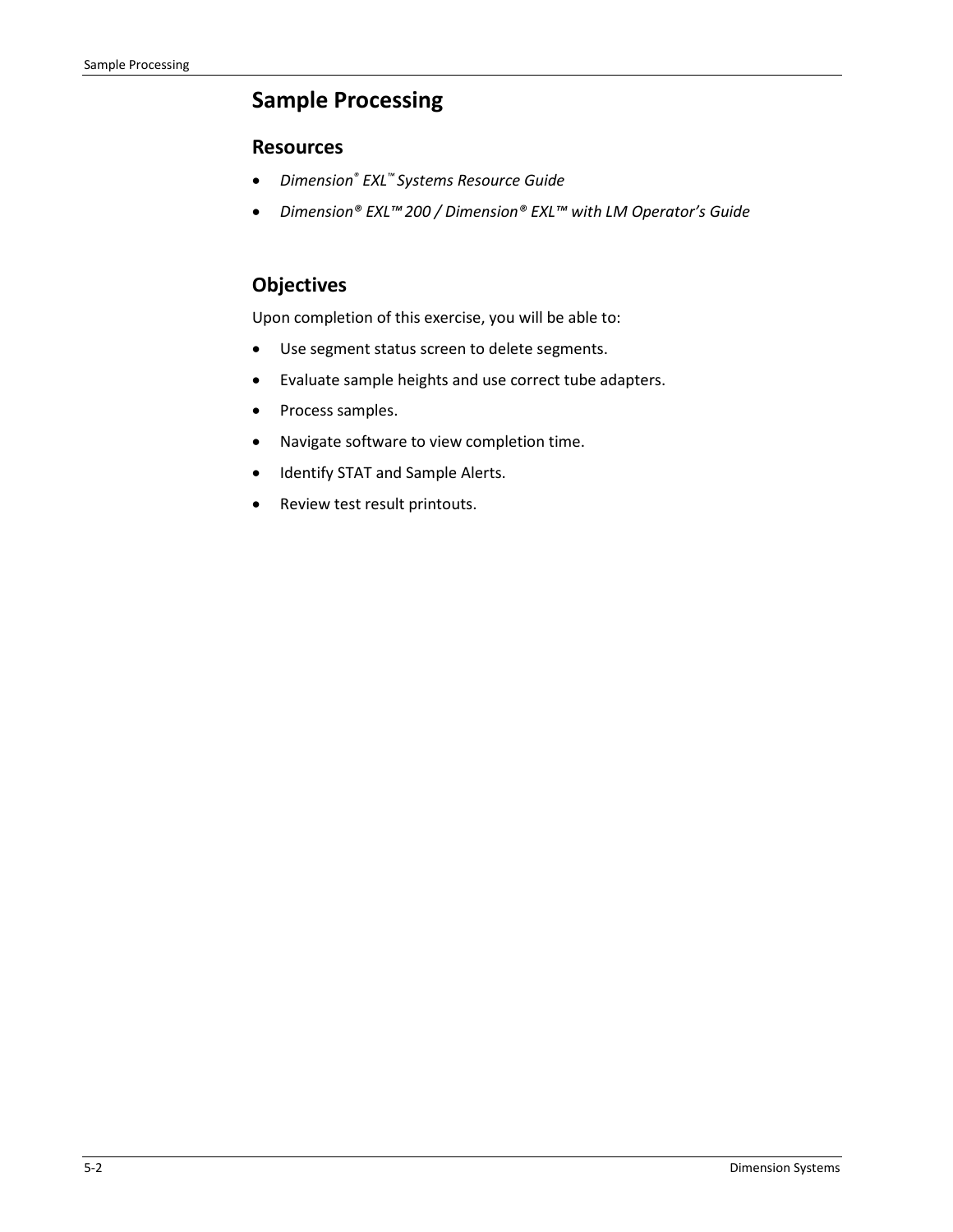## **Exercise**

- 1. Delete all segments.
- 2. Evaluate the sample heights and choose the correct tube size adapter.
- 3. Process the barcoded samples provided (sufficient and insufficient). Use the tube fill guide when necessary to determine adequate sample volume.
- 4. Pause the sampler and process the non-barcoded tubes and cup samples.
- 5. Locate a sample and view its completion time.
- 6. Use the Quick Search icon to locate a patient's results.



- 7. Review time to completion for STAT samples.
- 8. Review the sample printouts.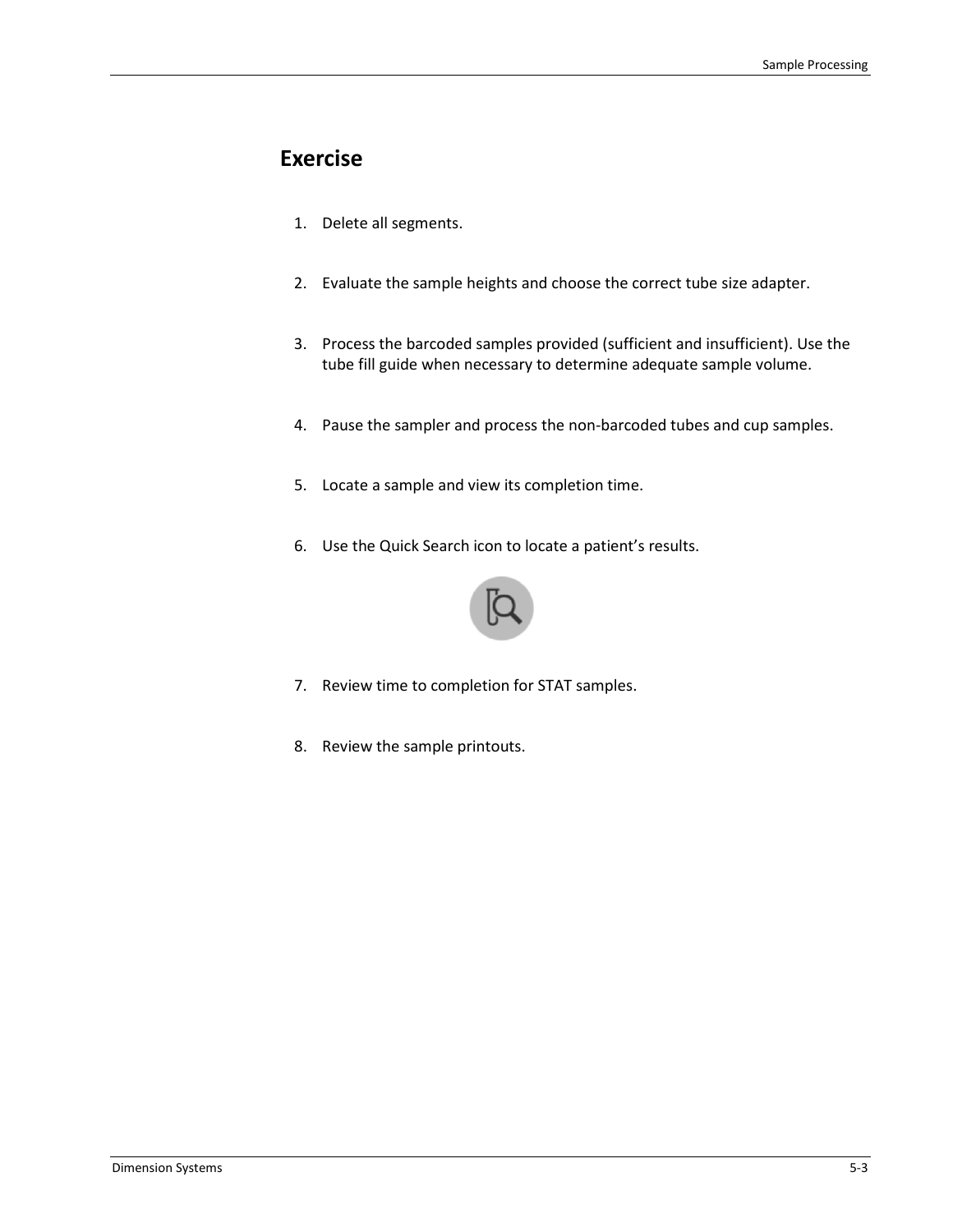# **Primary Tube**

| Patient<br><b>Name</b> | Sample # | <b>Tests</b> | <b>Mode</b>     | <b>Priority</b> | <b>Fluid</b> |
|------------------------|----------|--------------|-----------------|-----------------|--------------|
| Patient 1              | 1111     | <b>GLUC</b>  | Primary<br>Tube | Routine         | Serum        |
| Patient 2              | 2222     | <b>GLUC</b>  | Primary<br>Tube | Routine         | Plasma       |
| Patient 3              | 3333     | <b>BUN</b>   | Primary<br>Tube | Routine         | Urine        |

# **Sample Cups**

| <b>Patient</b><br><b>Name</b> | Sample # | <b>Tests</b> | <b>Mode</b>   | <b>Priority</b> | <b>Fluid</b> |
|-------------------------------|----------|--------------|---------------|-----------------|--------------|
| Patient 4                     | 4444     | <b>LYTES</b> | Sample<br>Cup | Routine         | Plasma       |
| Patient 5                     | 5555     | <b>GLUC</b>  | Sample<br>Cup | <b>STAT</b>     | Plasma       |
| Patient 6                     | 6666     | <b>BUN</b>   | Sample<br>Cup | Routine         | <b>Urine</b> |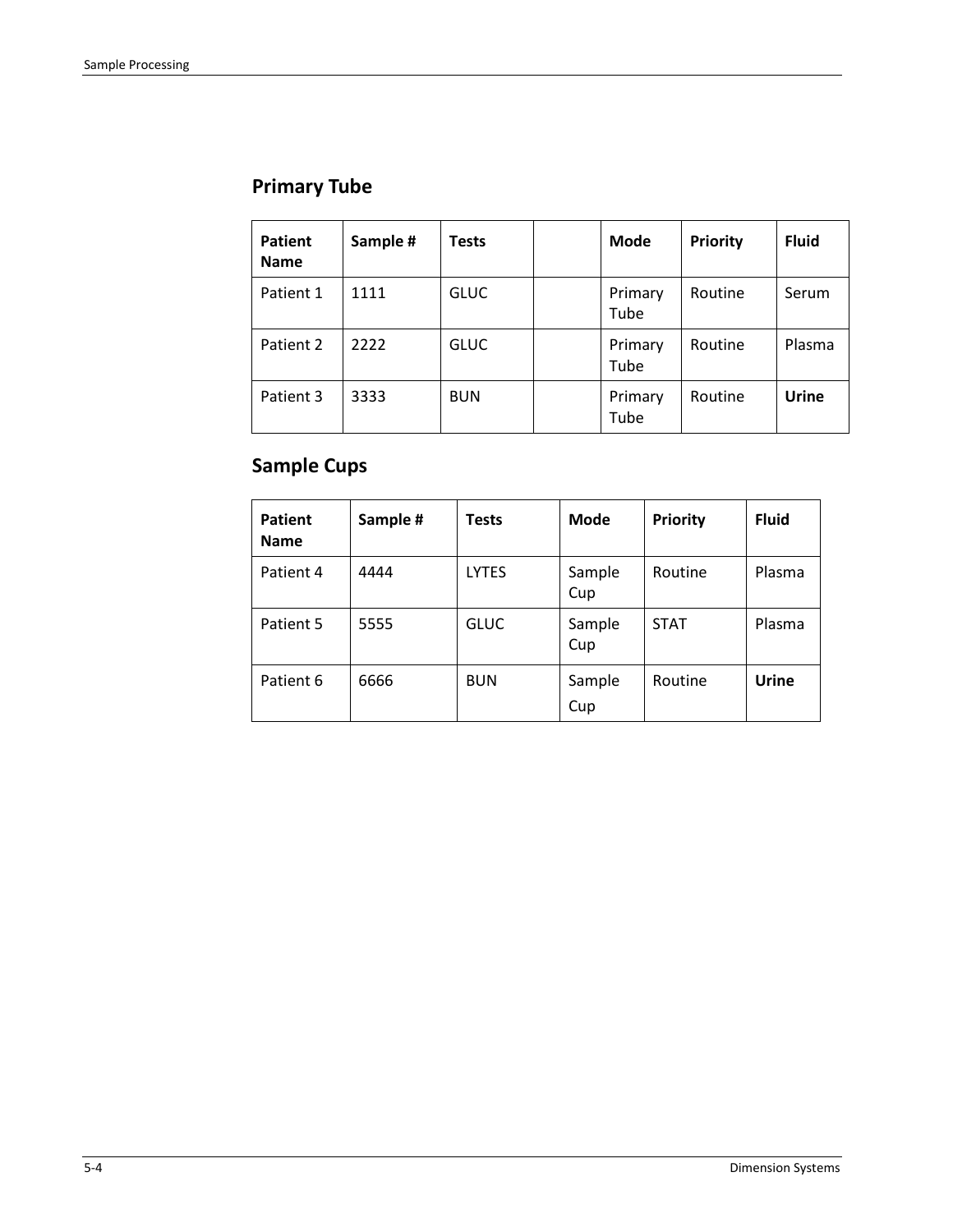### **Review**

When can segments be loaded onto the instrument?

\_\_\_\_\_\_\_\_\_\_\_\_\_\_\_\_\_\_\_\_\_\_\_\_\_\_\_\_\_\_\_\_\_\_\_\_\_\_\_\_\_\_\_\_\_\_\_\_\_\_\_\_\_\_\_\_\_\_

### **Notes**

When the sampler is paused, wait until the timer completes its countdown and the sampler status displays as "Samplers Off." After loading new samples or segments, the operator must press Pause, followed by Run.

Insufficient barcoded samples should be placed in an SSC. Insufficient non-barcoded samples can be placed in an SSC or sample cup.

A sample cup can hold up to 1.5mL of sample, while an SSC can only hold up to 1mL. The dead volume of a sample cup is 30uL, while the dead volume in a Siemens SSC is 30 μL only when placed in the same size sample tube that was used to perform the sample probe maximum depth alignment.

Selecting F5: Process Control from the Operating Menu will display the estimated completion time of all instrument action currently in progress.

The STAT alert will turn yellow to alert the operator that a STAT is complete. The STAT alert will turn red when a STAT sample is complete, but there is no result, as well as when a STAT sample is not run.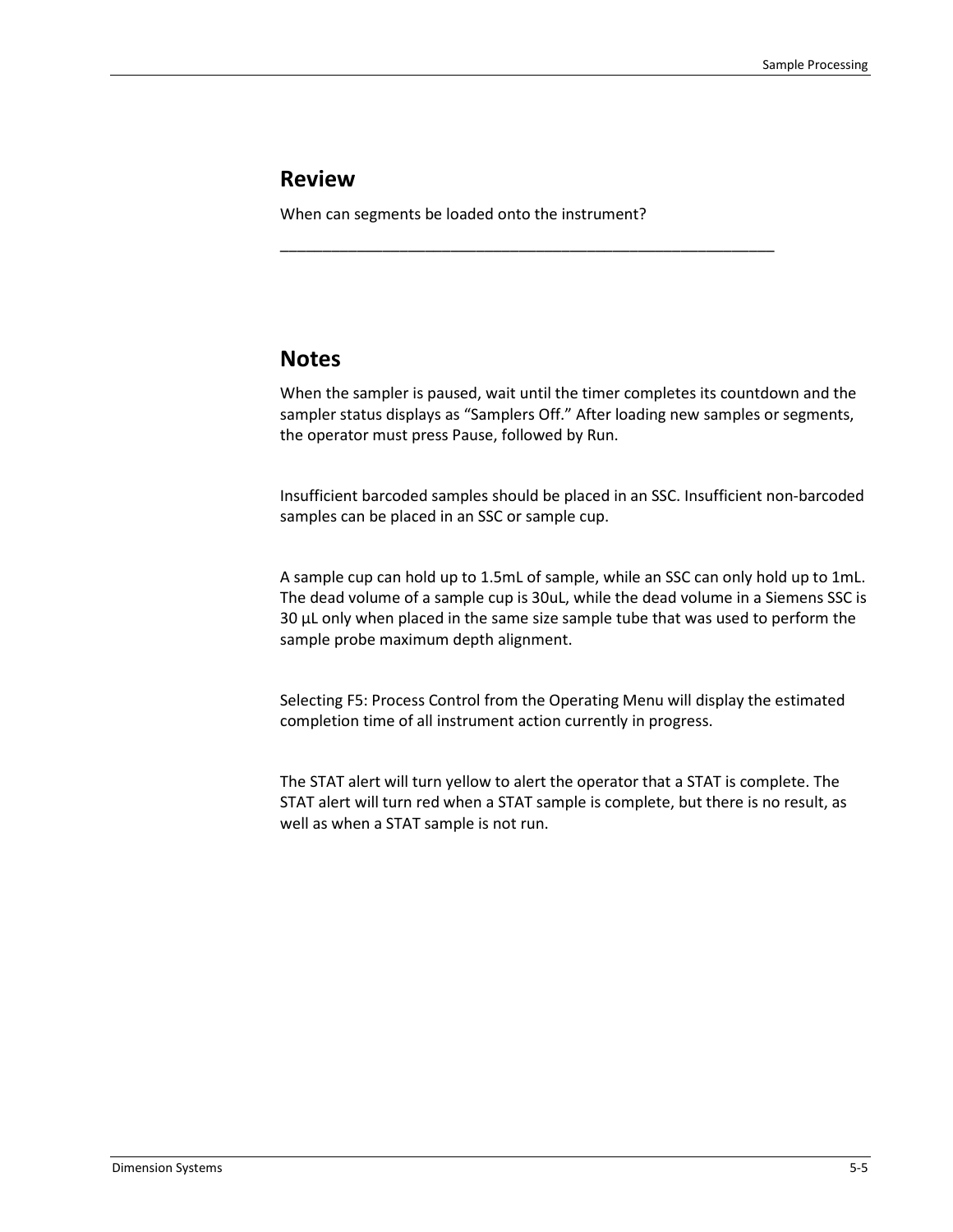# **6 Test Report Messages**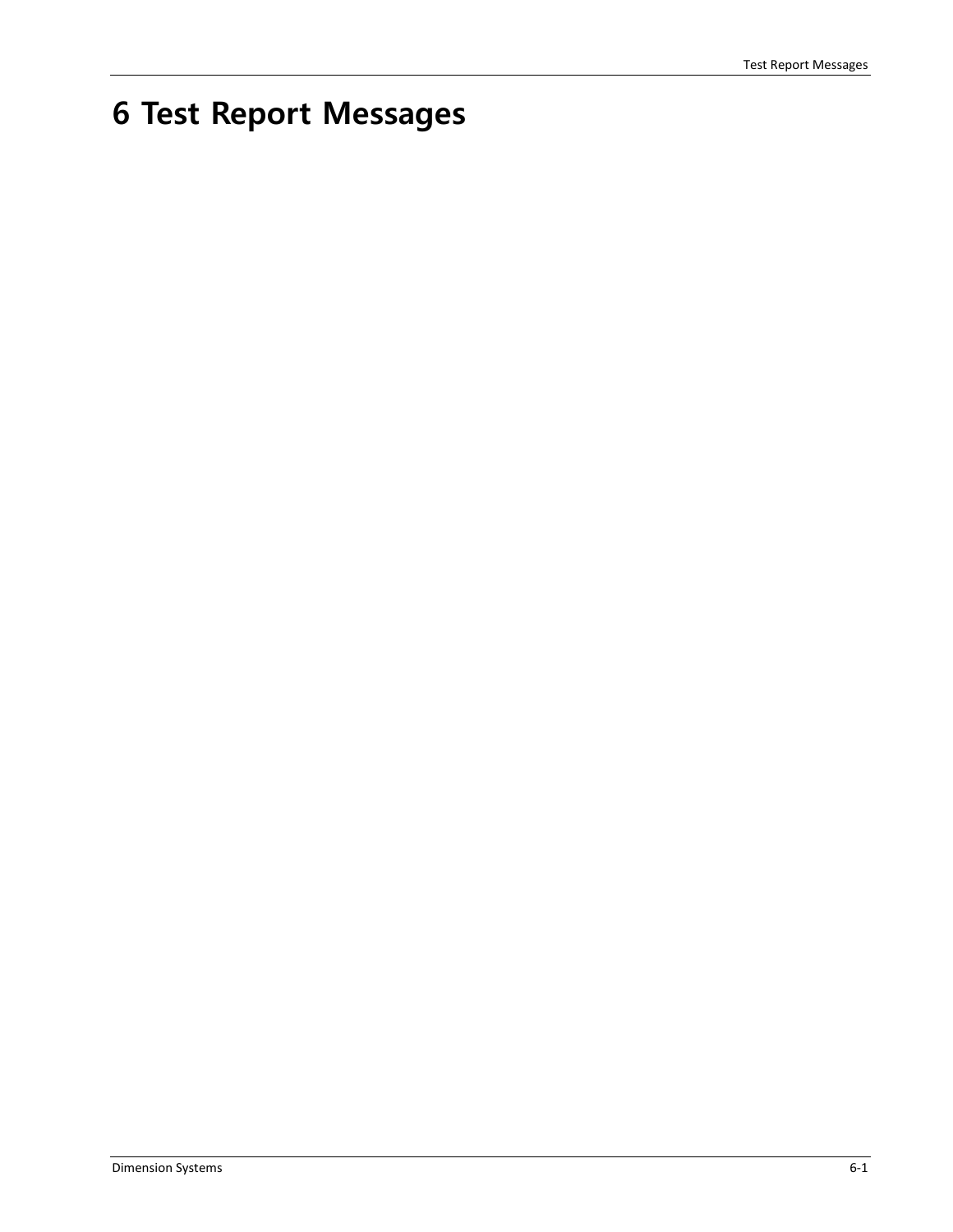## **Test Report Messages**

#### **Resources**

- *Dimension® EXL™ Systems Resource Guide*
- *Dimension® EXL™200 / Dimension® EXL™ with LM Operator's Guide*

## **Objectives**

Upon completion of this exercise, you will be able to:

• Identify and interpret Test Report Messages.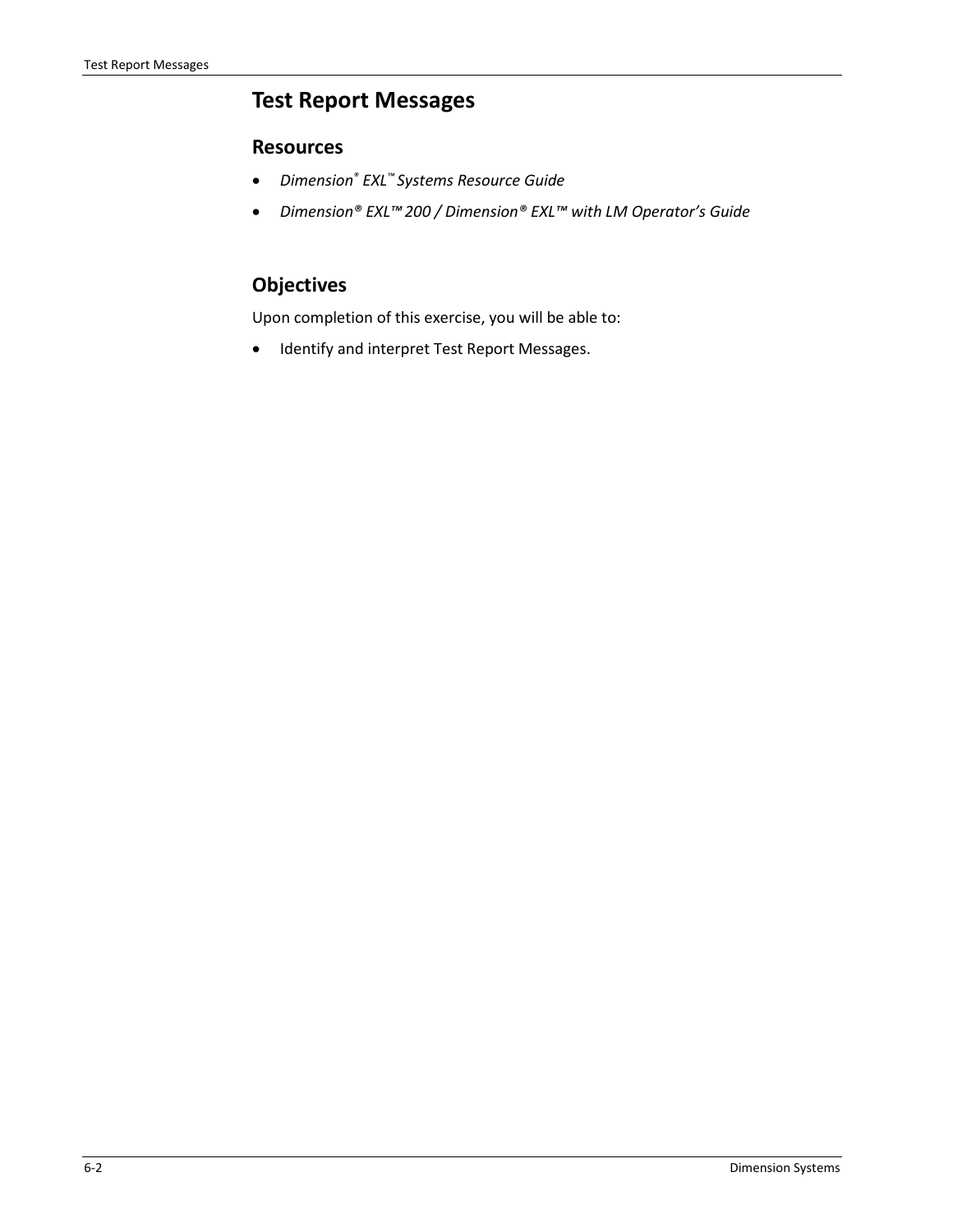# **Test Report Messages**

## **Exercise**

The newly trained operator requests your assistance with interpreting the following test report messages.

#### **1. Reference Range Indicators**

| + + + + + + +<br>Dimension Training<br>18:45 Oct 24 20XX<br>+++++++++++++++++++++++++++++++++ |                                                              |  |  |
|-----------------------------------------------------------------------------------------------|--------------------------------------------------------------|--|--|
| <b>TEST REPORT</b>                                                                            |                                                              |  |  |
| Patient:<br>Sample No.: 567<br>Location:<br>Sample: Plasma<br>Priority:<br>Entered:           | MRS. LABORATORY<br>OP O<br>Routine<br>15:56 Jan 30 20XX      |  |  |
| Position:<br>Segment:                                                                         | $\overline{\mathbf{3}}$<br>$\overline{F}$                    |  |  |
| TEST<br><b>PHOS</b>                                                                           | RESULT REF. INTERVAL UNITS<br>7.4 HI<br>$2.5 - 4.9$<br>mg/dL |  |  |

Explain the reference range indicator "HI."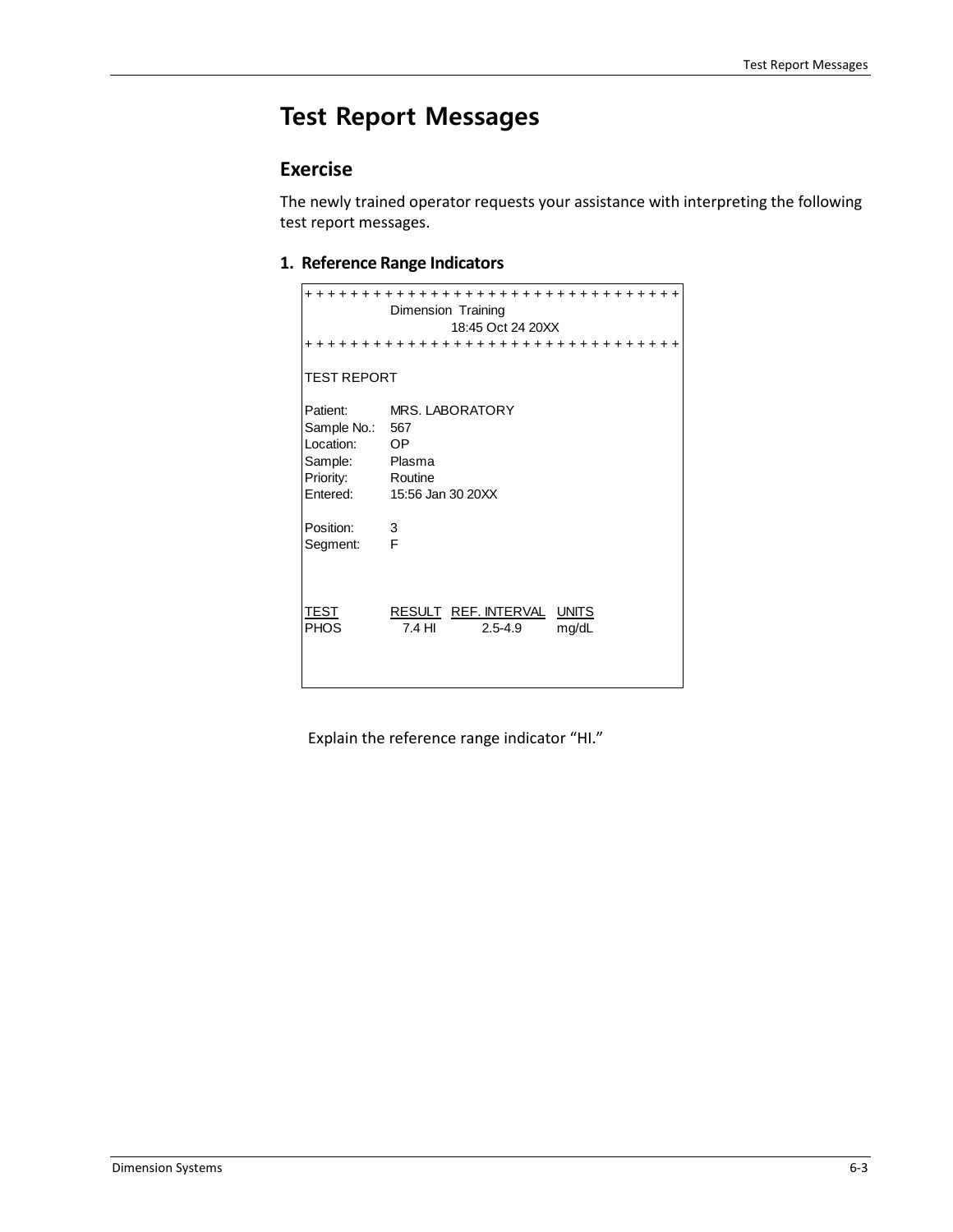### **2. Reference Range Indicators**

| +++++++++++++++++++++++++++++++++++<br>Dimension Training<br>17:07 Jan 30 20XX<br>+++++++++++++++++++++++++++++++++++ |                                                                |  |  |
|-----------------------------------------------------------------------------------------------------------------------|----------------------------------------------------------------|--|--|
| <b>TEST REPORT</b>                                                                                                    |                                                                |  |  |
| Patient:<br>Sample No.:<br>Location:<br>Sample:<br>Priority:<br>Entered:                                              | JOHN DOE<br>789<br>Plasma<br>Routine<br>16:58 Jan 30 20XX      |  |  |
| Position:<br>Segment:                                                                                                 | - 5<br>F                                                       |  |  |
| TEST<br><b>PHOS</b>                                                                                                   | RESULT REF. INTERVAL UNITS<br>$2.1$ lp<br>$2.5 - 4.9$<br>mg/dL |  |  |

What does the message "lp" indicate?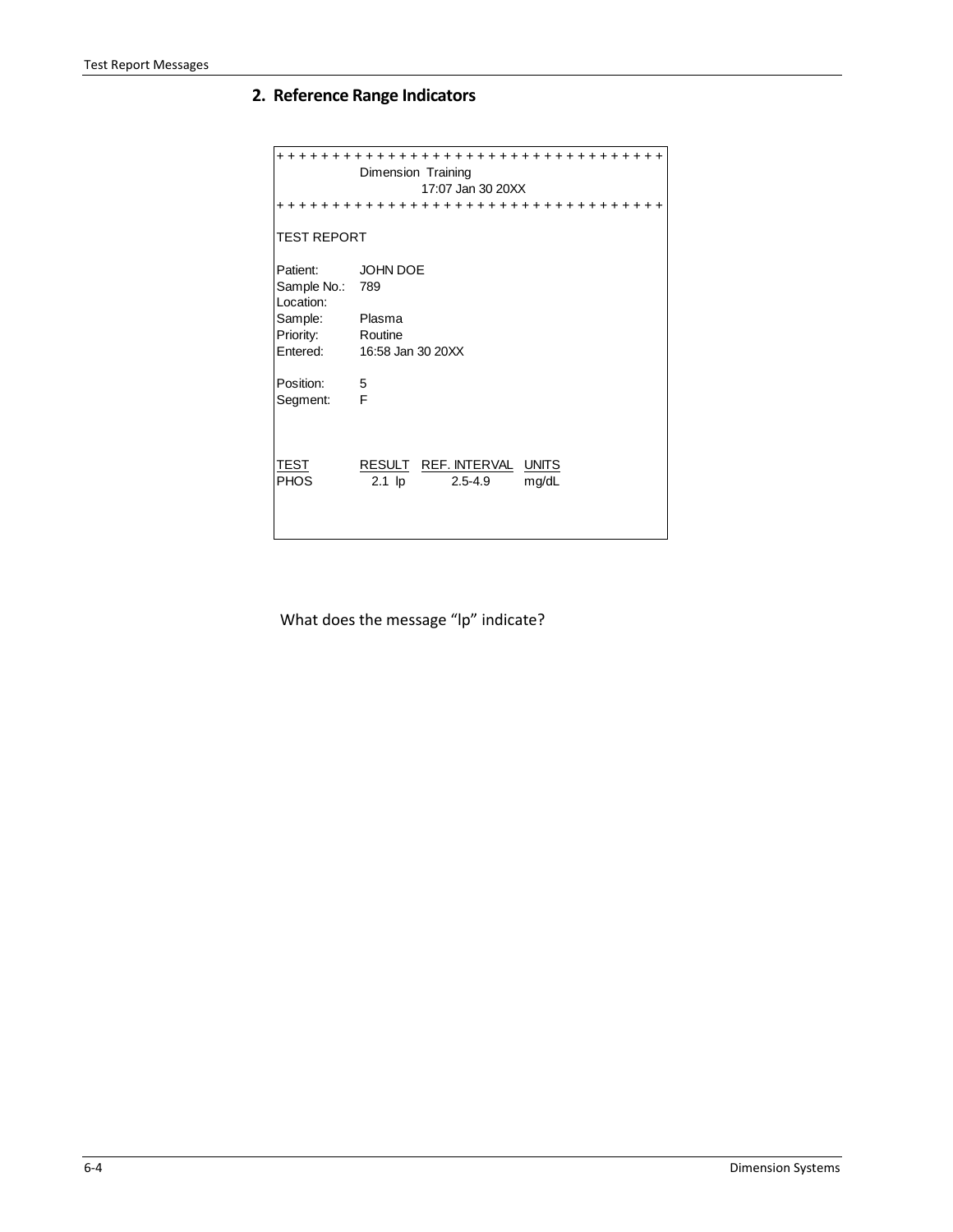#### **3. Diluted**

```
+ + + + + + + + + + + + + + + + + + + + + + + + + + + + + + + + + + + +
               Dimension Training
                           16:37 Jan 30 20XX
+ + + + + + + + + + + + + + + + + + + + + + + + + + + + + + + + + + + +
TEST REPORT
Patient: STEVE PITA
Sample No.: 145<br>Location: ER
Location: ER<br>Sample: Plasma
Sample: Plasm<br>Priority: STAT
Priority:<br>Entered
               16:29 Jan 30 20XX
Position: 2<br>Segment: F
Segment:
TEST RESULT REF. INTERVAL UNITS<br>GLUC 531 HI diluted mg/dL
               531 HI diluted mg/dL
```
What is the explanation of the "diluted" message?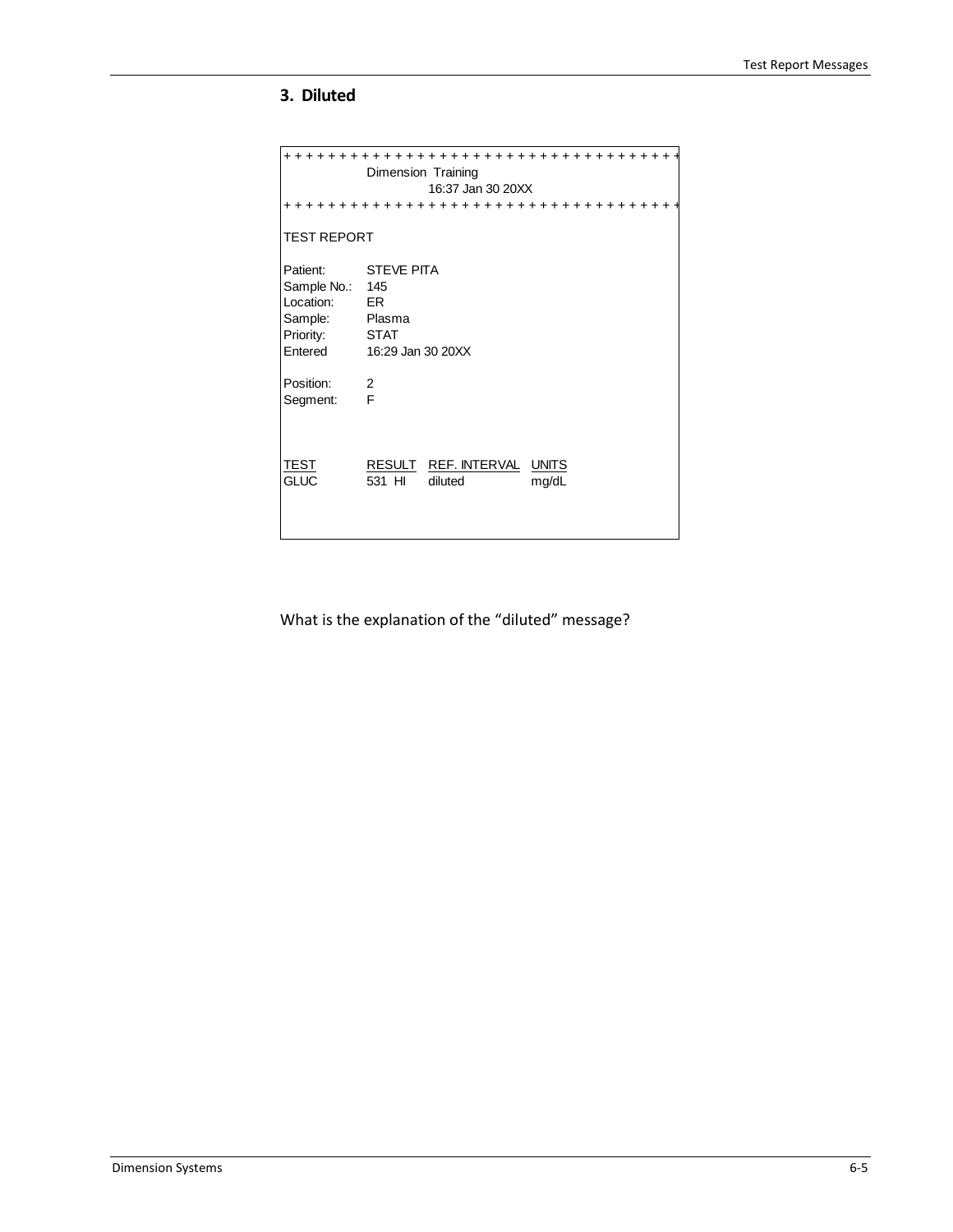### **4. Above Assay Range**

|                           | + + + + + + + + + +<br>Dimension Training                                |
|---------------------------|--------------------------------------------------------------------------|
|                           | 18:45 Oct 24 20XX                                                        |
|                           | ++++++++++++++++++++++++++++++++++                                       |
| <b>TEST REPORT</b>        |                                                                          |
| Patient:                  | <b>Betty Boop</b>                                                        |
| Sample No.:               | 567                                                                      |
| Location:                 | ER                                                                       |
| Sample:                   | Plasma                                                                   |
| Priority:                 | Routine                                                                  |
| Entered:                  | 16:43 Jan 30 20XX                                                        |
| Position:                 | 4                                                                        |
| Segment:                  | F                                                                        |
| <b>TEST</b><br><b>AMY</b> | RESULT REF. INTERVAL<br><b>UNITS</b><br>724 HI<br>mg/dL<br>above asy rng |
|                           |                                                                          |

What is the explanation of the "above assay range" message?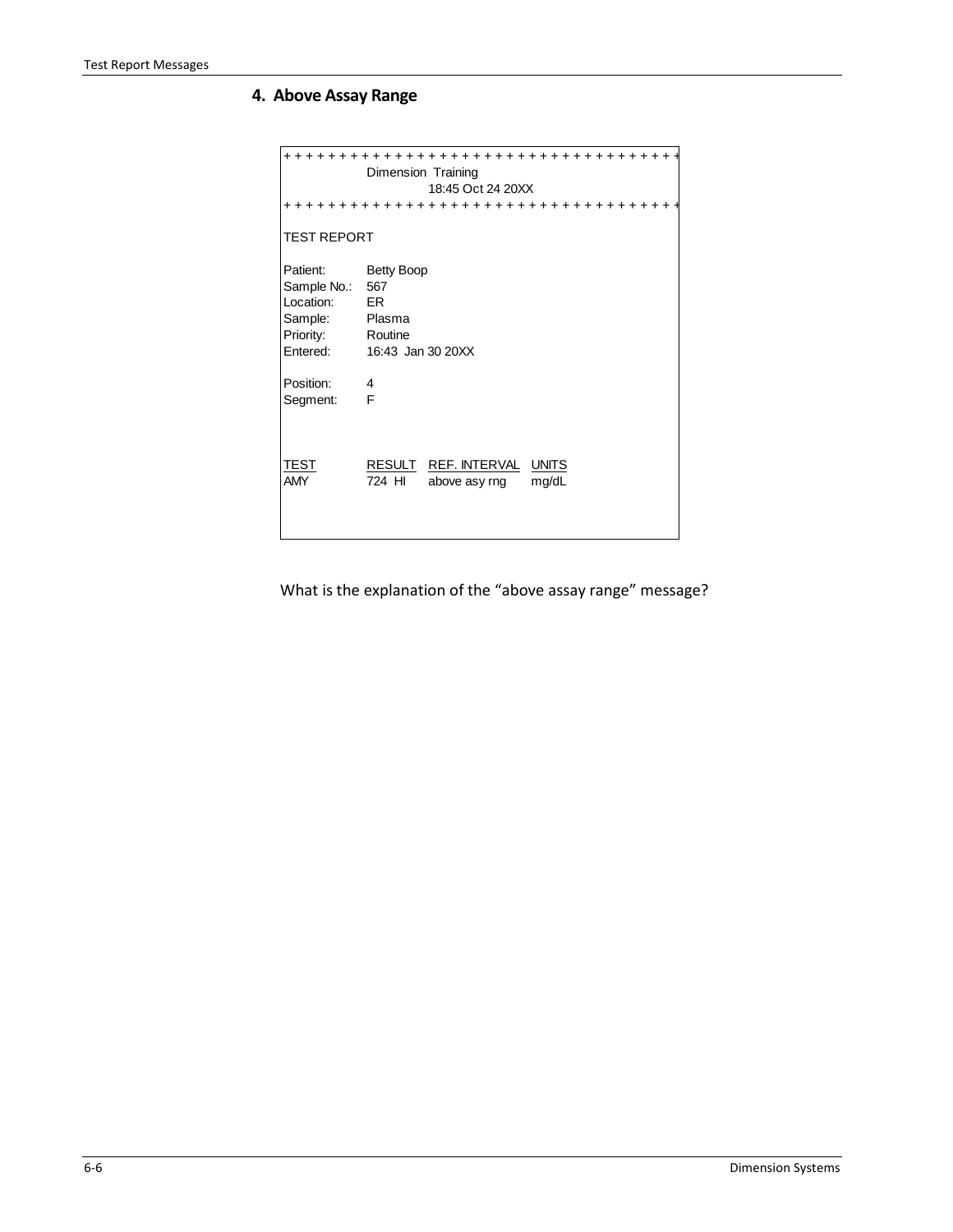### **5. Abnormal Assay**

|                                                                          | +++++++++++++++++++++++++++++++++<br>Dimension Training<br>16:35 Jan 30 20XX     |
|--------------------------------------------------------------------------|----------------------------------------------------------------------------------|
|                                                                          | +++++++++++++++++++++++++++++++++                                                |
| <b>TEST REPORT</b>                                                       |                                                                                  |
| Patient:<br>Sample No.:<br>Location:<br>Sample:<br>Priority:<br>Entered: | <b>Buggs Bunny</b><br>134<br><b>OP</b><br>Plasma<br>Routine<br>16:31 Jan 30 20XX |
| Position:<br>Segment:                                                    | 1<br>F                                                                           |
| TEST<br><b>BUN</b>                                                       | RESULT REF. INTERVAL<br><b>UNITS</b><br>17<br>abnl assay<br>mg/dL                |

Is the result reportable?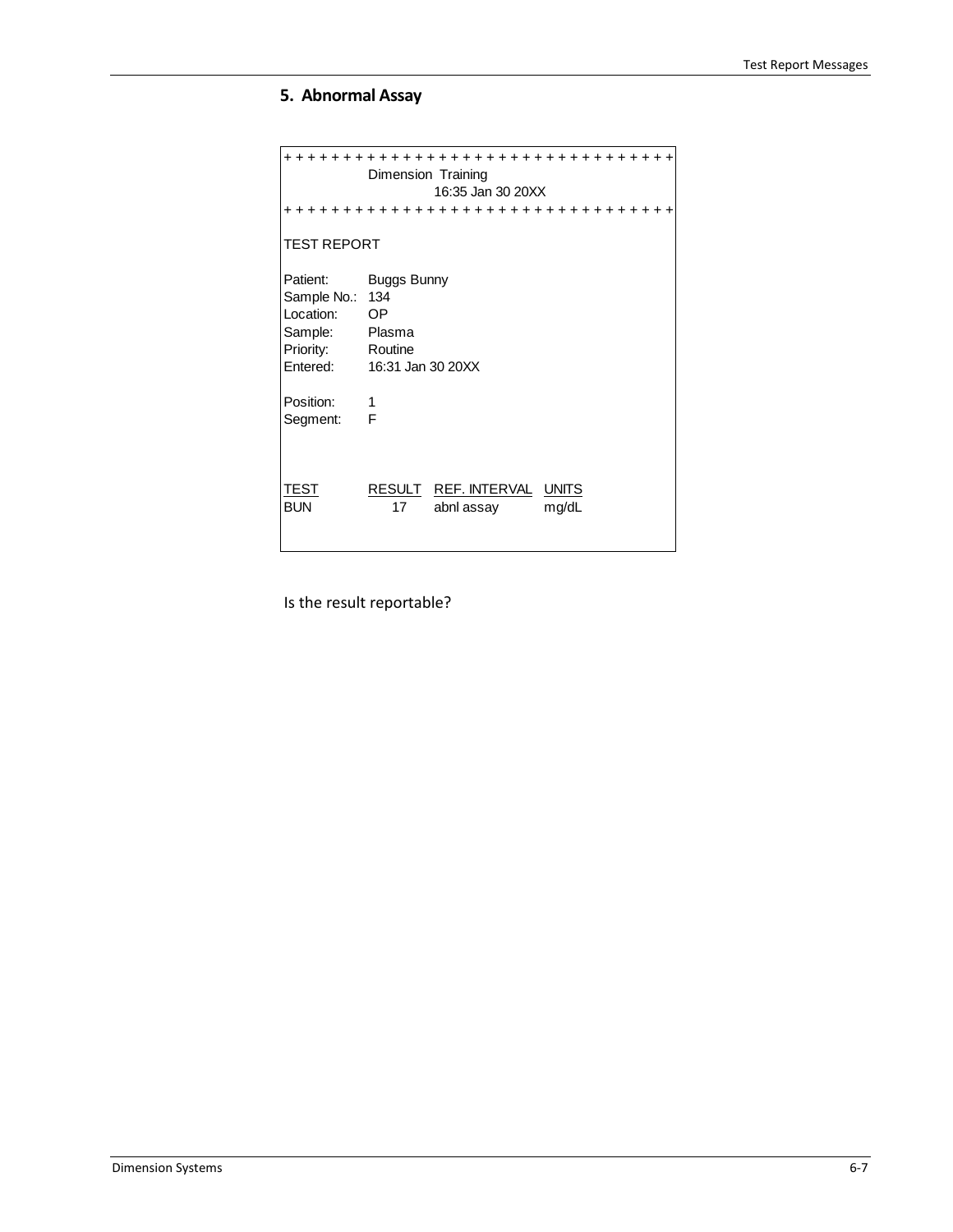#### **6. Abnormal Reaction**

```
+ + + + + + + + + + + + + + + + + + + + + + + + + + + + + + + + + 
               Dimension Training
                          11:25 Jan 30 20XX
+ + + + + + + + + + + + + + + + + + + + + + + + + + + + + + + + + 
TEST REPORT
Patient: ANDREW TECK
Sample No.: 456<br>Location: OP
Location: OP<br>Sample: Plasma
Sample: Plasma<br>Priority: Routine
Priority:<br>Entered:
              11:15 Jan 30 20XX
Position: 1
Segment: A
TEST RESULT REF. INTERVAL UNITS<br>TGL 42 LO abni reaction mg/dL
                 42 LO abnl reaction mg/dL
```
This is a Non-HM method. What is the explanation of the "abnormal reaction" message?

Is the result reportable?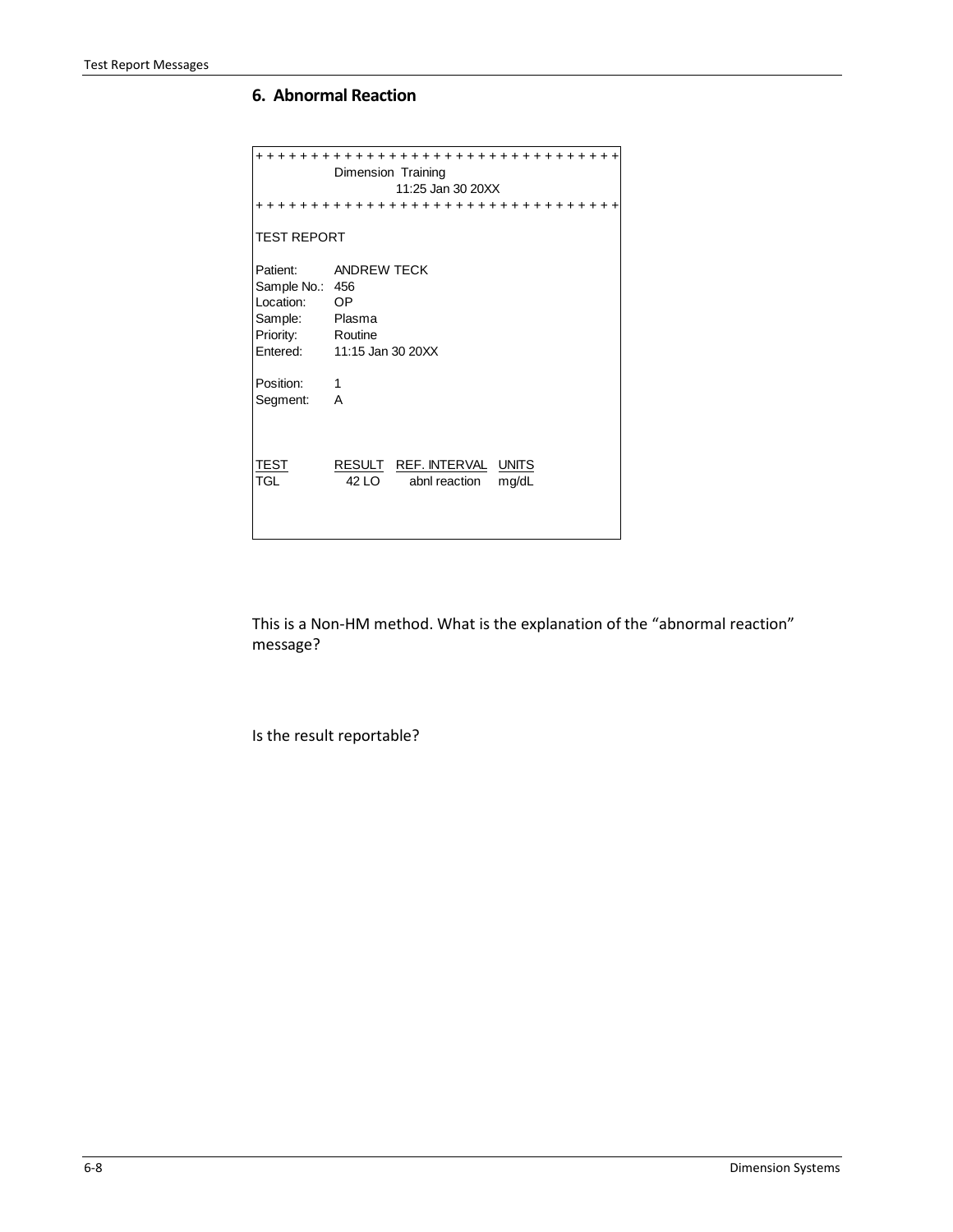# **7 Calibration**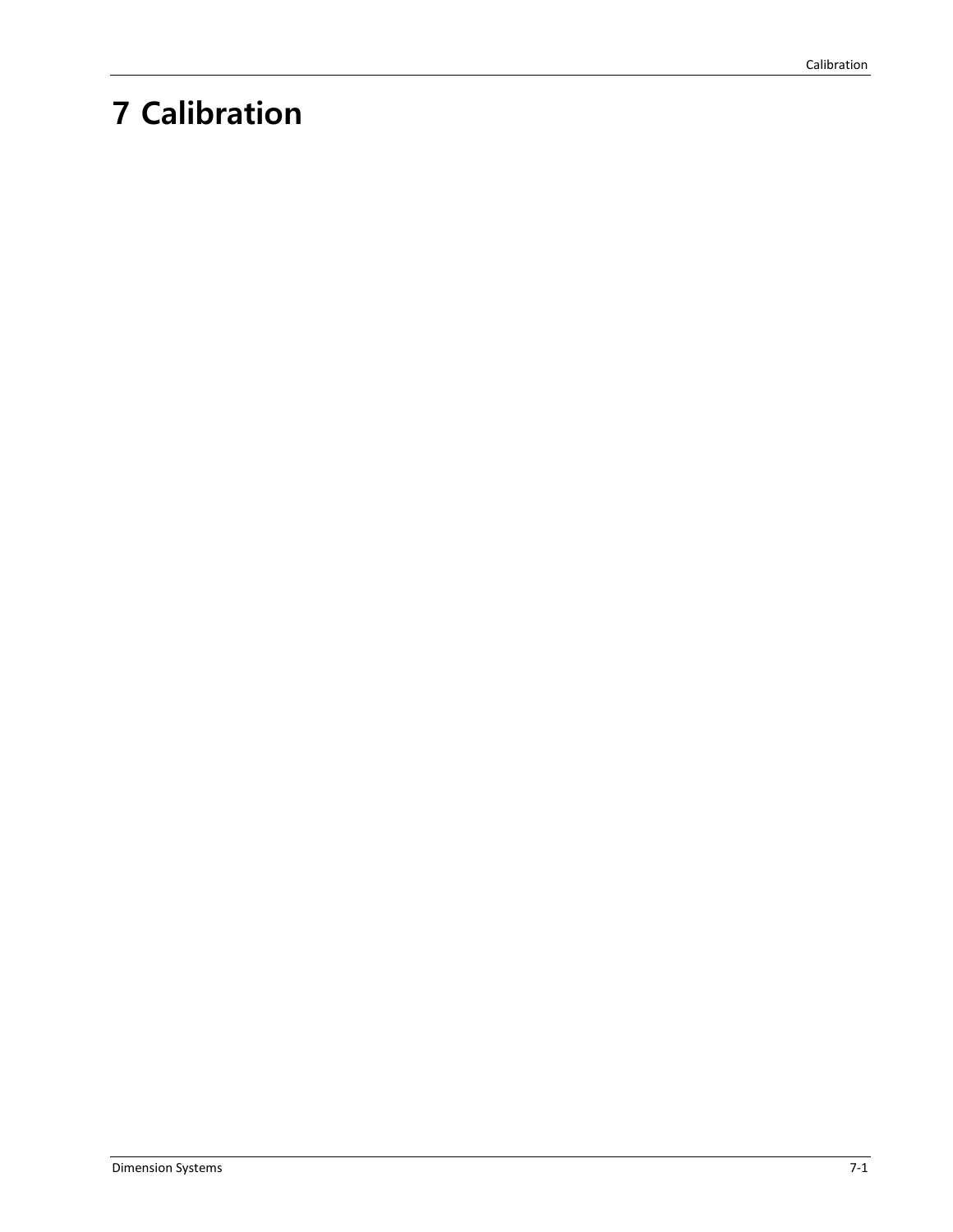## **Calibration**

#### **Resources**

- *Dimension® EXL™ Systems Resource Guide*
- *Dimension® EXL™200 / Dimension® EXL™ with LM Operator's Guide*

## **Objectives**

Upon completion of this exercise, you will be able to:

- Use calibrator Instructions for use (IFU) to scan in calibrator values.
- Perform calibrations.
- Review calibration results.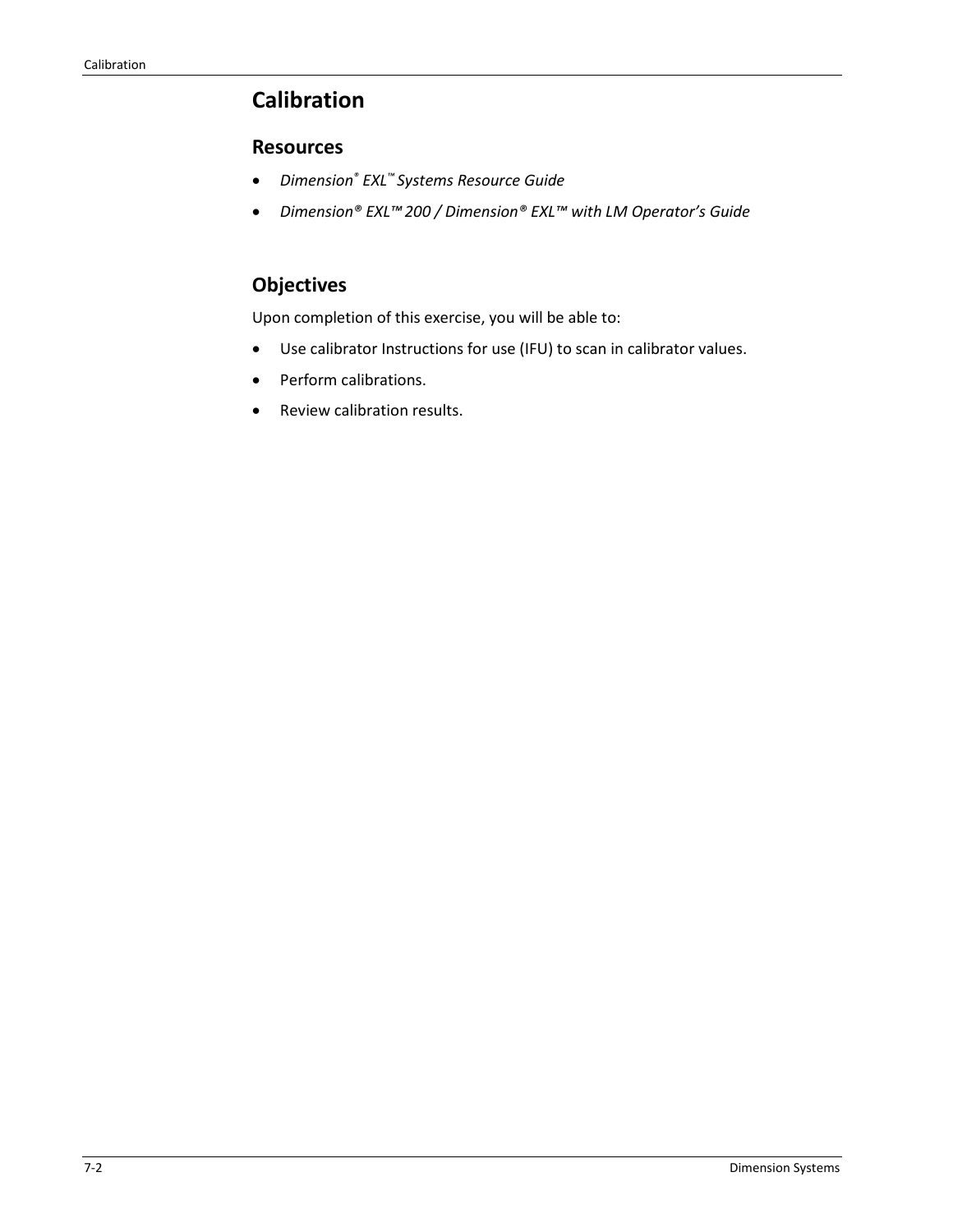## **Exercise**

- 1. Define the current Chem Cal 1 calibrator product. (IFU is found in the calibrator box)
- 2. Perform group calibrations for Chem Cal I.
- 3. Review calibration results for the group calibration.

### **Review**

What are three ways you can tell if a calibration auto accepted?

- •
- •
- •

## **Notes**

Verified methods verify enzymatic activity.

#### **Do not press calculate for Amylase, GGT, or AST**

If using the group calibration function, you do not have to select each individual test that needs to be calibrated.

With auto acceptance on, results that pass will display as green while results that fail will display as red.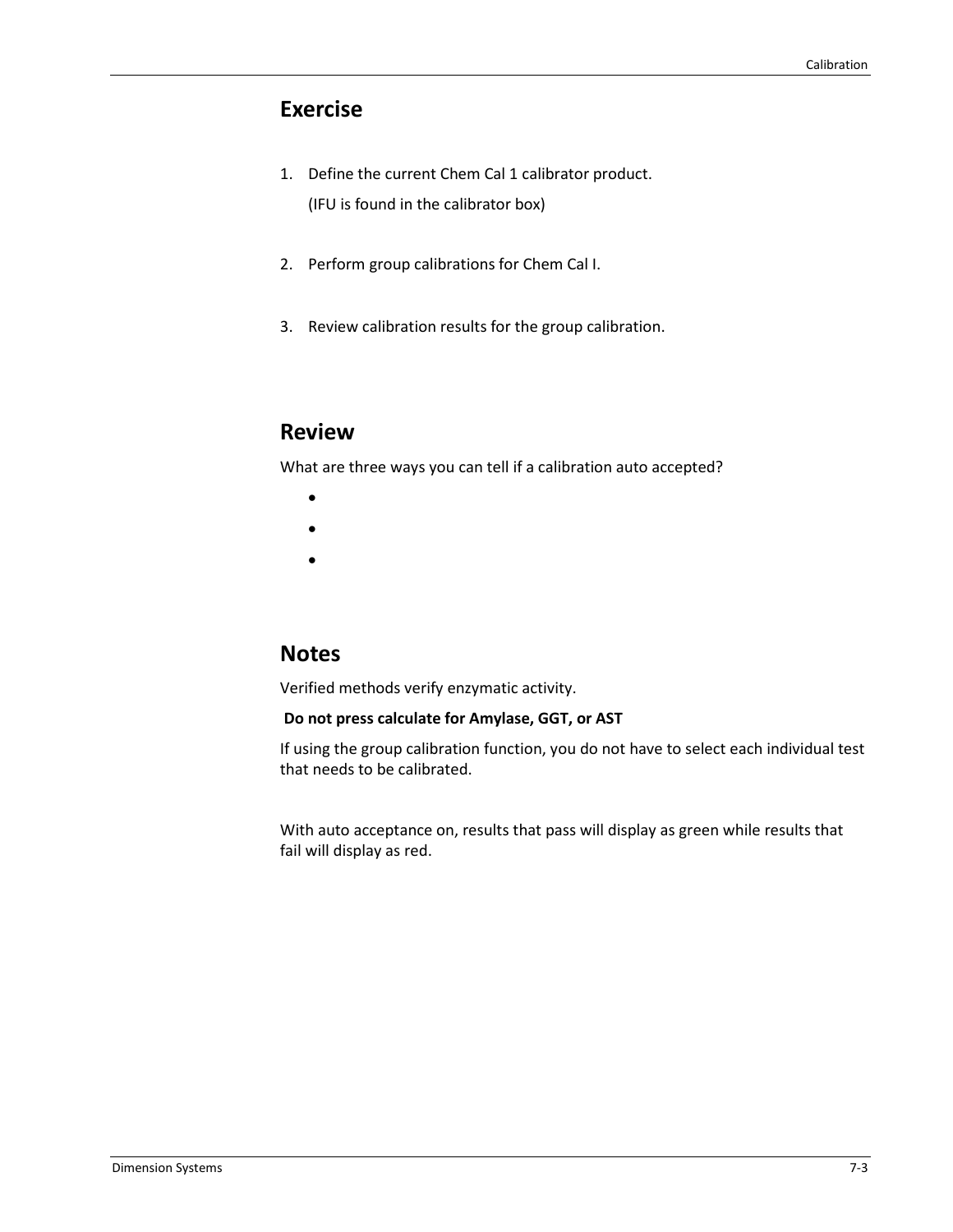# **8 Replacing Consumables**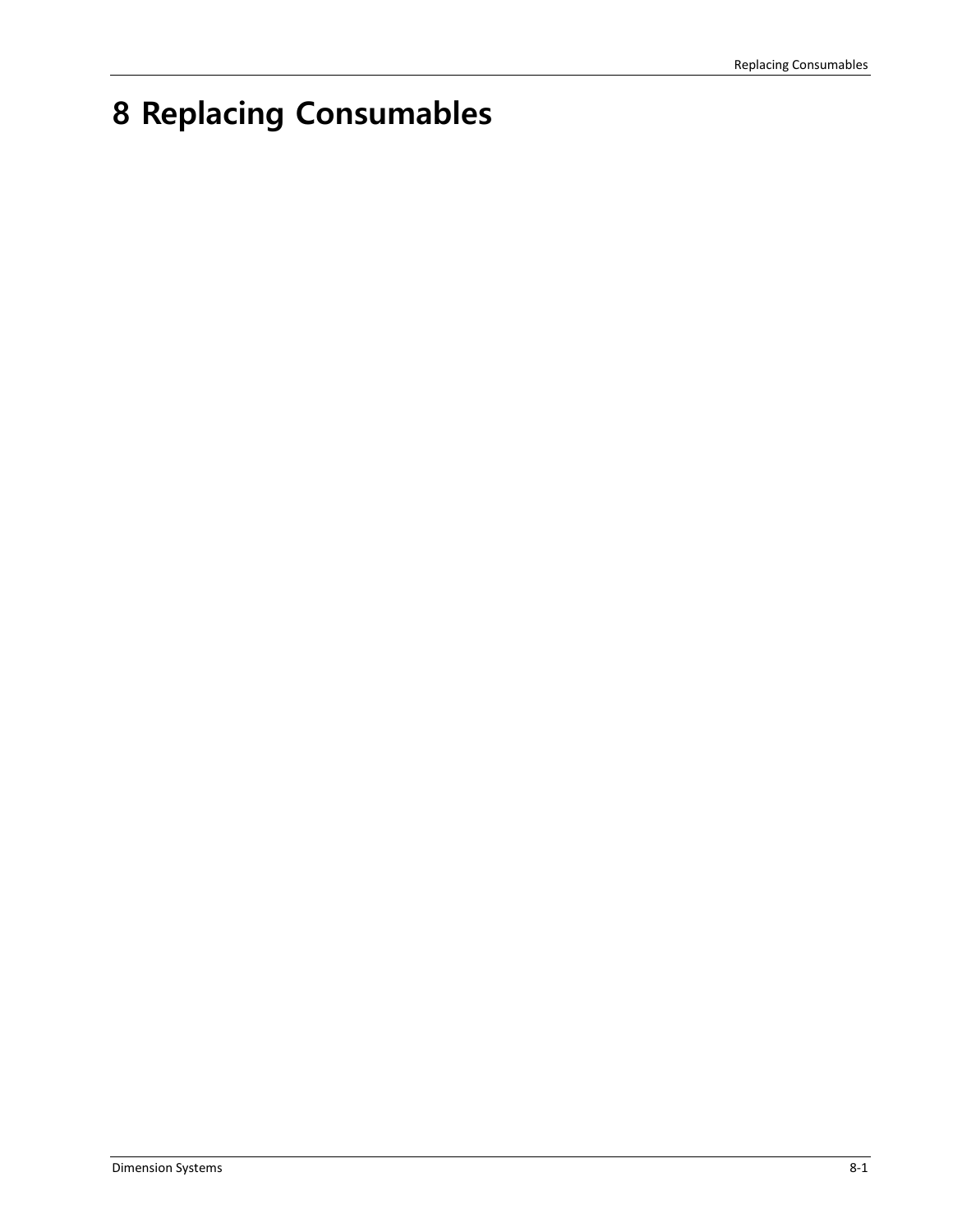# **Replacing Consumables**

### **Resources**

- *Dimension® EXL™ Systems Resource Guide*
- *Dimension® EXL™200 / Dimension® EXL™ with LM Operator's Guide*

## **Objectives**

Upon completion of this exercise, you will be able to:

- Change cuvette diaphragm
- Change cuvette film
- Change HM consumables
- Change IMT consumables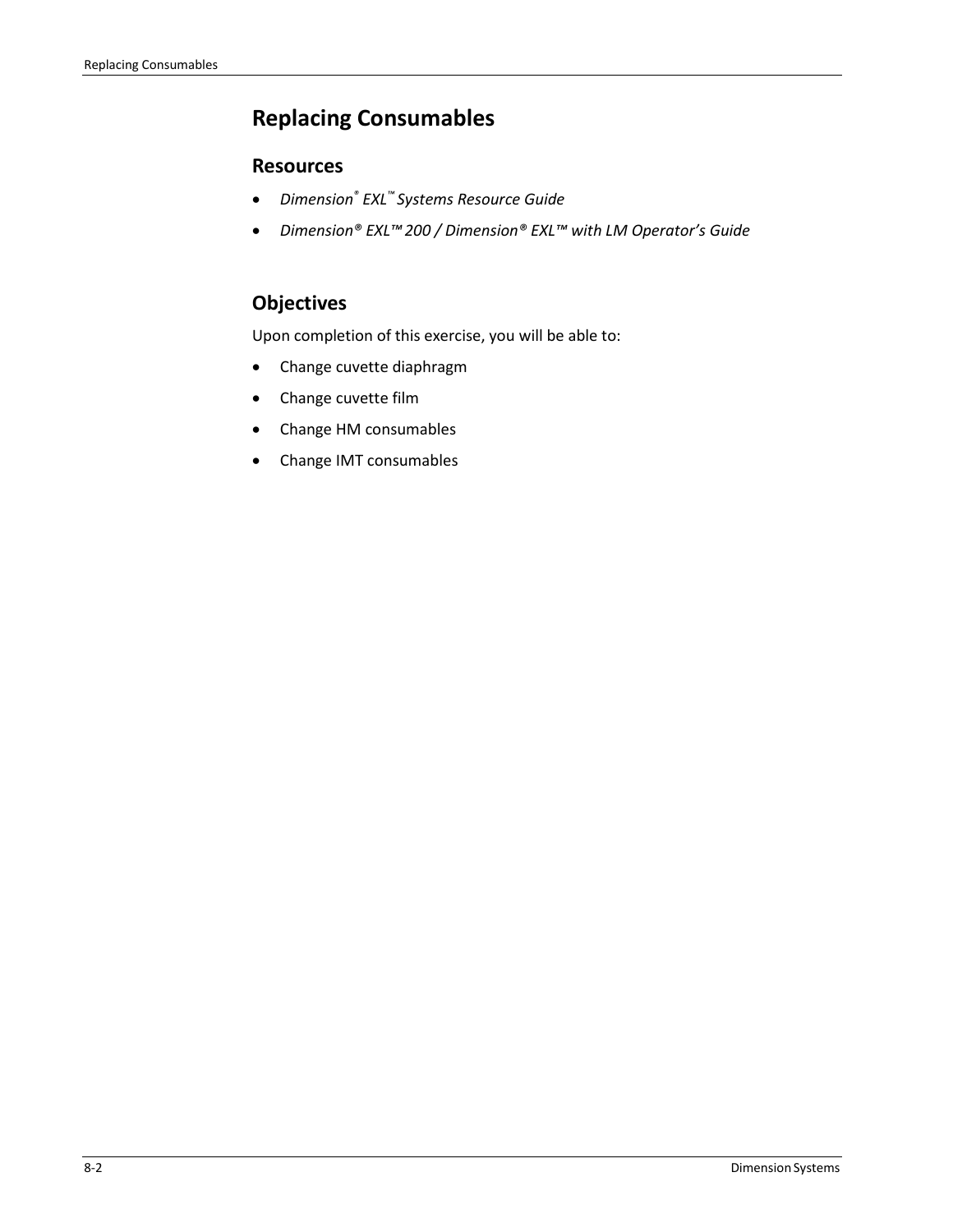### **Exercise**

- 1. Observe the System Counters screen of the Simulator.
- 2. Change the cuvette diaphragm.
- 3. Locate the cuvette film cartridge low icon  $\frac{300}{100}$  on the Simulator screen.
- 4. Change cuvette film.
- 5. Check the HM System Counter screen on the Simulator.

Physically locate and check all HM consumables. Replace/update as needed.

a. What percentage remains for Reagent Probe Cleaner? \_\_\_\_\_\_\_\_\_\_\_\_\_\_\_\_\_\_\_\_\_\_\_\_\_\_\_\_\_\_\_\_\_\_\_\_\_\_\_\_\_\_\_\_\_\_\_

\_\_\_\_\_\_\_\_\_\_\_\_\_\_\_\_\_\_\_\_\_\_\_\_\_\_\_\_\_\_\_\_\_\_\_\_\_\_\_\_\_\_\_\_\_\_\_\_

- b. What is the maximum fill volume of the vessel waste container?
- 6. Physically locate and check all IMT consumables. Replace/update as needed. What is the lot # of Standard A on the IMT consumables screen?

\_\_\_\_\_\_\_\_\_\_\_\_\_\_\_\_\_\_\_\_\_\_\_\_\_\_\_\_\_\_\_\_\_\_\_\_\_\_\_\_\_\_\_\_\_\_\_\_\_\_\_\_\_\_\_\_\_\_\_\_\_\_\_\_\_\_\_

### **Review**

How often are the Cuvette Film Cartridge and Diaphragm replaced?

\_\_\_\_\_\_\_\_\_\_\_\_\_\_\_\_\_\_\_\_\_\_\_\_\_\_\_\_\_\_\_\_\_\_\_\_\_\_\_\_\_\_\_\_\_\_\_\_\_\_\_\_\_\_\_\_\_\_

### **Notes**

Control + Help will display a list of information for all operating condition icons.

When changing the cuvette diaphragm, ensure that the number 002 can be read on the front of the diaphragm after installation.

DO NOT interrupt the film load program, only when the program comes to completion are cuvettes made and the count is reset automatically.

After selecting an IMT consumable to replace, selecting F8: Store Changes will prompt the instrument to prime the IMT system and calibrate if required.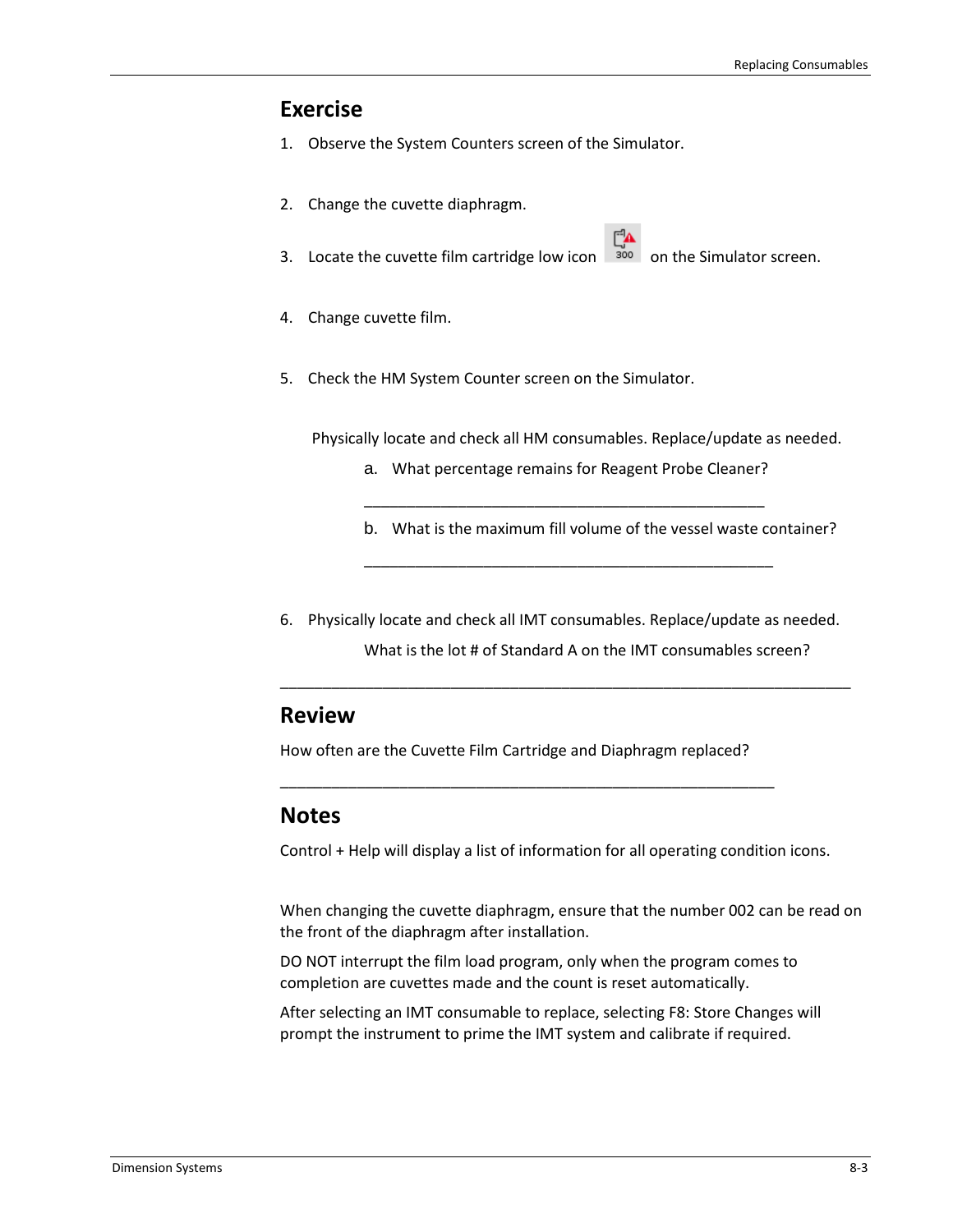# **9 Weekly and Monthly Maintenance**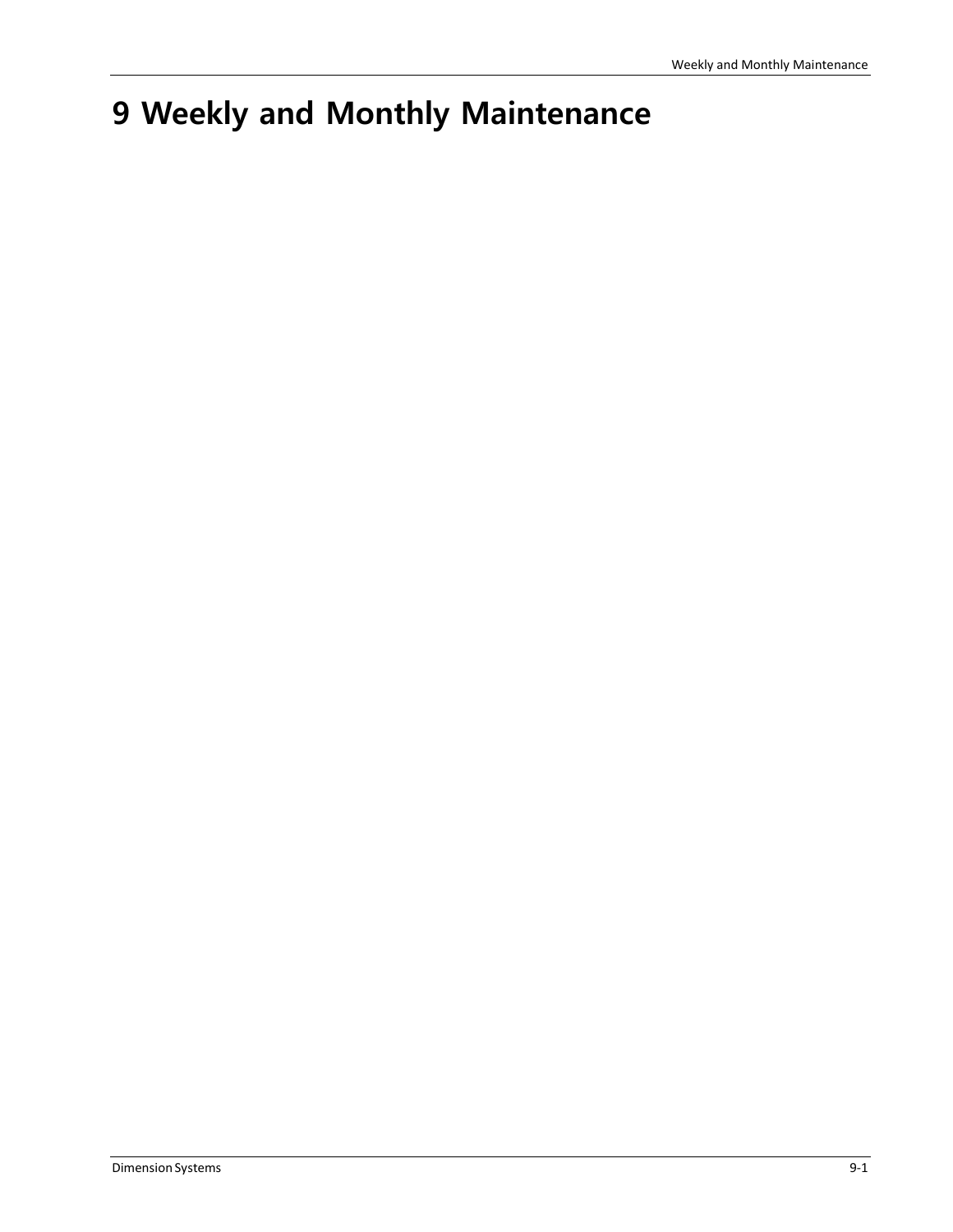## **Weekly and Monthly Maintenance**

#### **Resources**

- *Dimension® EXL™ Systems Resource Guide*
- *Dimension® EXL™ 200 / Dimension® EXL™ with LM Operator's Guide*

### **Objectives**

Upon completion of this exercise, you will be able to:

- Perform Weekly Maintenance.
- Perform Monthly maintenance.
- Document Maintenance tasks.